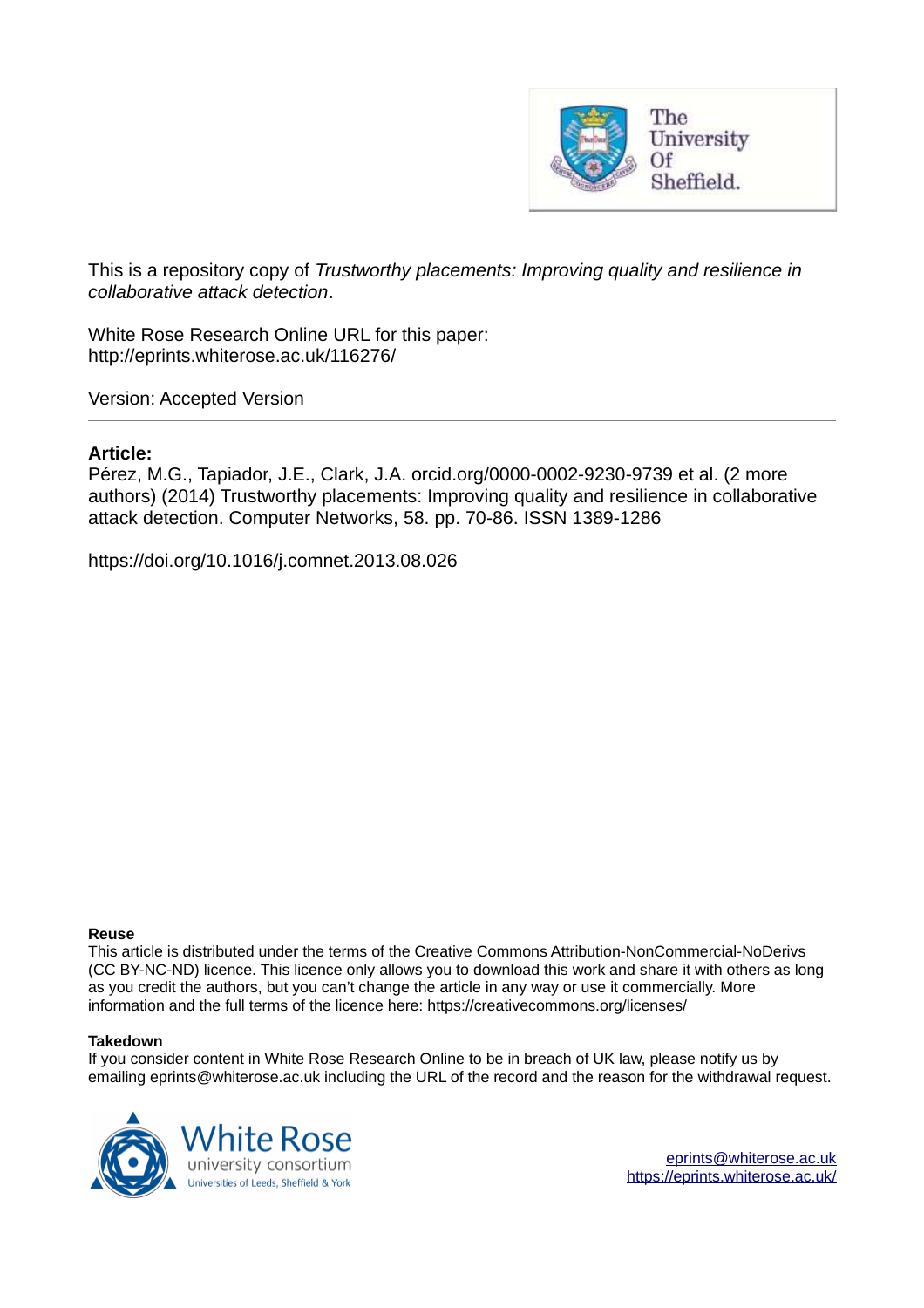# Trustworthy Placements: Improving Quality and Resilience in Collaborative Attack Detection

Manuel Gil Pérez<sup>a,∗</sup>, Juan E. Tapiador<sup>b</sup>, John A. Clark<sup>c</sup>, Gregorio Martínez Pérez<sup>a</sup>, Antonio F. Skarmeta Gómez<sup>a</sup>

> $a<sup>a</sup> Departmento de Ingeniería de la Información y las Comunicaciones,$ University of Murcia, 30071 Murcia, Spain <sup>b</sup>Computer Science Department, Carlos III University of Madrid, 28911 Leganés, Madrid, Spain <sup>c</sup>Department of Computer Science, University of York, York YO10 5GH, United Kingdom

# Abstract

In distributed and collaborative attack detection systems decisions are made on the basis of the events reported by many sensors, e.g., Intrusion Detection Systems placed across various network locations. In some cases such events originate at locations over which we have little control, for example because they belong to an organisation that shares information with us. Blindly accepting such reports as real encompasses several risks, as sensors might be dishonest, unreliable or simply compromised. In these situations trust plays an important role in deciding whether alerts should be believed or not. In this work we present an approach to maximise the quality of the information gathered in such systems and the resilience against dishonest behaviours. We introduce the notion of *trust diversity* amongst sensors and argue that detection configurations with such a property perform much better in many respects. Using reputation as a proxy for trust, we introduce an adaptive scheme to dynamically reconfigure the network of detection sensors. Experiments confirm an overall increase both in detection quality and resilience against compromise and misbehaviour.

*Keywords:* Trust diversity, reputation, adaptive self-configuration, detection quality, collaborative attack detection

## 1. Introduction

Many security threats in current computing environments can only be detected by gathering and correlating evidence obtained at different locations [1, 2].

Preprint submitted to Computer Networks September 4, 2013

<sup>∗</sup>Corresponding author. Phone: +34 868 887645, Fax: +34 868 884151.

Email addresses: mgilperez@um.es (Manuel Gil Pérez), jestevez@inf.uc3m.es (Juan E. Tapiador), jac@cs.york.ac.uk (John A. Clark), gregorio@um.es (Gregorio Martínez Pérez), skarmeta@um.es (Antonio F. Skarmeta Gómez)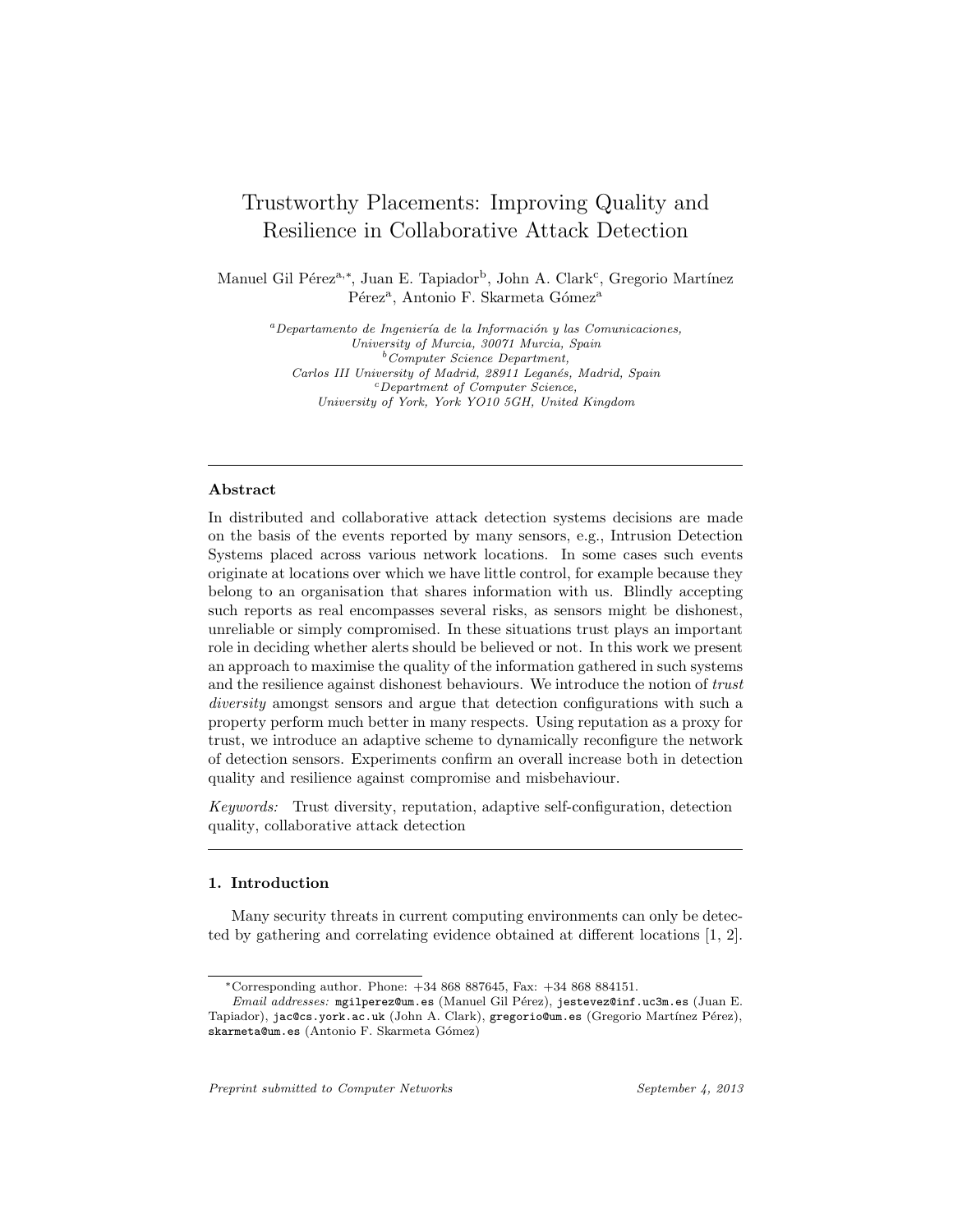In some cases, evidence may come from sources over which we have little control. This is, for example, the case when organisations choose to share information about detected security events. In other cases, the integrity of the source may be questioned, for example if there is evidence that it may be malfunctioning, exhibiting a dishonest behaviour, or simply compromised.

Whatever the case, gaining such evidence in a prompt and timely manner is essential for minimising risk exposure. A major challenge in such Collaborative Intrusion Detection Networks (CIDN) [3, 4] is the ability to properly assess how much trust we can place in each piece of information and what risks we incur by believing or not believing it. Blindly accepting each report as truth is certainly dangerous. Consider, for example, an intelligent adversary who, after compromising a few detection sensors, forces them to stop sending alerts related to his intended malicious activities. Conversely, sensors may report too many false alerts, either to undermine our confidence in them or divert attention from a more serious event taking place. Ultimately, deciding what to believe depends on available information about the source and its operational context. This topic has received too little attention so far, despite being crucial for a proper functioning of collaborative detection efforts where there is some degree of distrust amongst parties or regarding the resilience of the sensors against attack.

In this paper, we propose a scheme aimed at increasing the *quality* of the decisions made about pieces of evidence in which we place different degrees of trust. In our proposal, we first quantify the confidence we place in sensors behaviour according to how they have behaved in the past, normally referred to as reputation [5]. However, the use of reputation alone has shortcomings, and systems based solely on assessments of past behaviour have severe limitations. We address this issue by introducing the notion of *trust diversity*. In essence, trust diversity measures the dispersion among the trust values of a population of detection sensors placed in a given domain, with low diversity values indicating that sensors have similar trustworthiness, and vice versa.

We then propose to quantify the quality of a particular sensor placement through its trust diversity, and to dynamically search for high quality placements. Informally speaking, a high quality placement is one where trusted sensors are deployed in the vicinity of others we have doubts about. Similarly, low quality placements are those where all sensors have roughly the same trustworthiness. We pursue two main goals with the use of trust diversity as a measure of placement quality:

- 1. Firstly, by simultaneously maximising trust diversity across all network domains we guarantee that no domain is left poorly protected (i.e., monitored exclusively by untrusted sensors).
- 2. Secondly, since each domain will have sensors with varying trust values, the most reliable among them can contribute to the assessment of the reputation of others, for example by identifying those that behave differently when presented with the same events.

The overall result is that sensor placements with a sufficient amount of trust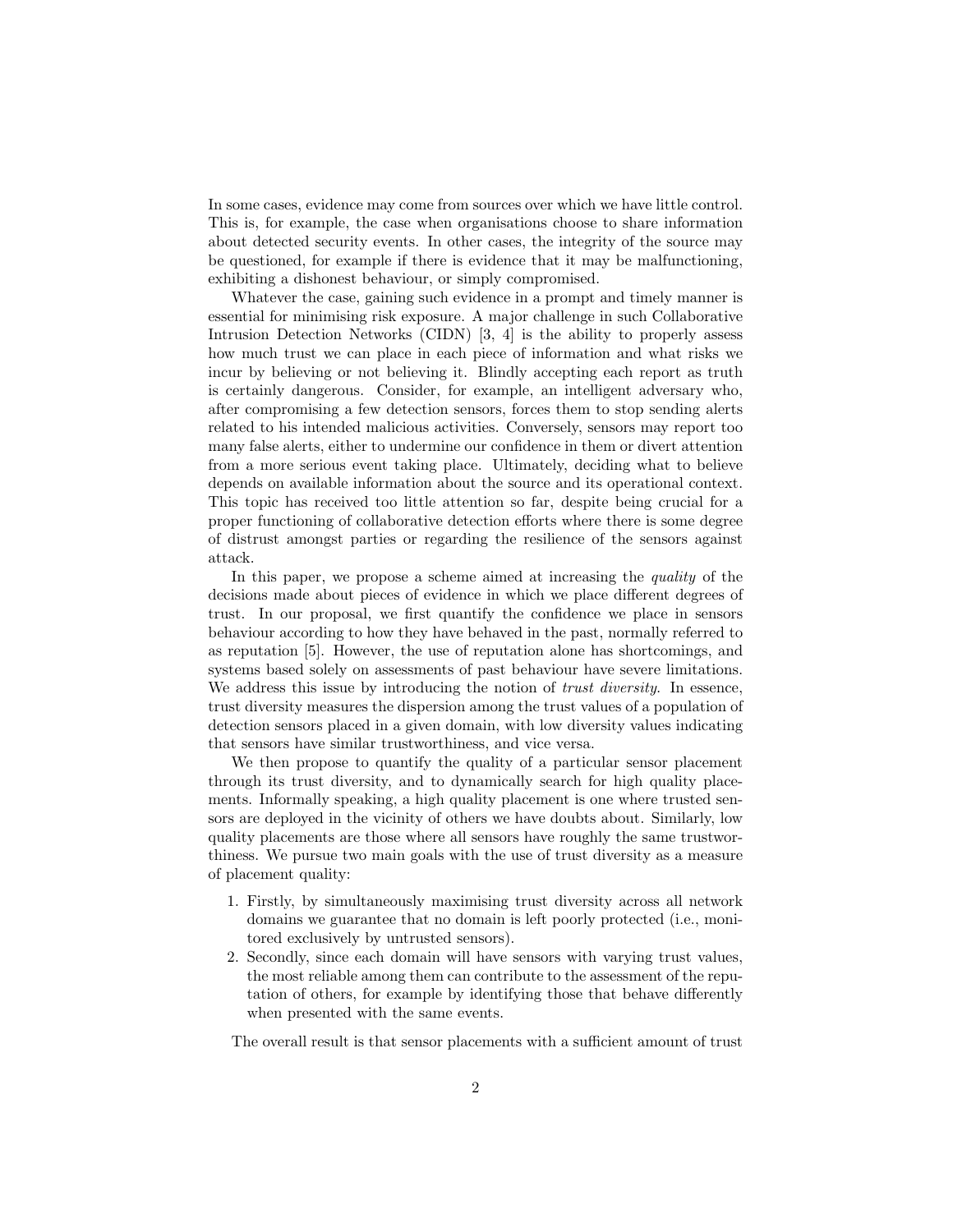diversity exhibit two interesting properties: (i) they facilitate the early identification of misbehaving sensors, a fact that implicitly contributes to a better assessment on the truth of the events they generate; and (ii) they are more resilient to compromise by external attackers.

In our scheme, trust diversity is used to dynamically place sensors when and where they are most needed, both to lessen uncertainty about what is actually happening in the network infrastructure and also to make defences more resilient to threats. Assume, for example, that contradictory events are reported by sensors in the same network area. If our confidence in all these sources is similar, we face a problem when deciding what is actually going on. Even if at present time there is little we can do about this, a careful deployment of alternative or additional sensors will help to resolve such conflicts in the future and, indirectly, to re-assess our confidence on the sensors currently deployed there.

As we discuss later, such re-deployments (or re-configurations of the monitoring infrastructure) can be triggered under many circumstances, posssibly in a fully automated reconfigation. This allows defences to react to the presence of uncertain information by seeking ways of improving their function. We believe this is a very interesting property for adaptive security systems and a prerequisite for self-healing networks.

The remainder of this paper is organised as follows. Section 2 presents some definitions and outlines our system model. Section 3 describes the adaptive model designed to reduce the uncertainty arising from discrepancies. Section 4 introduces both the reputation system used to assess sensors' behaviour and the quantification of trust diversity. Section 5 reports some experimental results to illustrate how the system can obtain better evidence by maximising trust diversity. Section 6 discusses related work in this area and, finally, Section 7 summarises our contributions and identifies future research directions.

#### 2. Definitions and system model

Any *information system* (IS), regardless of the services it offers, can be modelled on the basis of all the elements tha make up its underlying network. In this sense, the information system administrator can internally structure services and resources within a well-defined set of *domains* (D). Such a grouping may be based on the site's security policy and/or some modelling of the services, e.g., with respect to their type, so as to allow a seamless scalability as the number of services increases [6]. Governance functions could also be expected to monitor the proper operation of all services deployed in the information system, thereby defining a *monitoring system* as a surveillance centre.

Each domain imposes a set of *requirements* (R), or liabilities, for the proper operation of its services and, consequently, for the proper operation of the entire information system. As these requirements are given by the needs of each service, each domain can automatically extract its requirements from those of the services it contains. Requirements may differ in importance and so, consequently, may their monitoring. The administrator should provide a weight for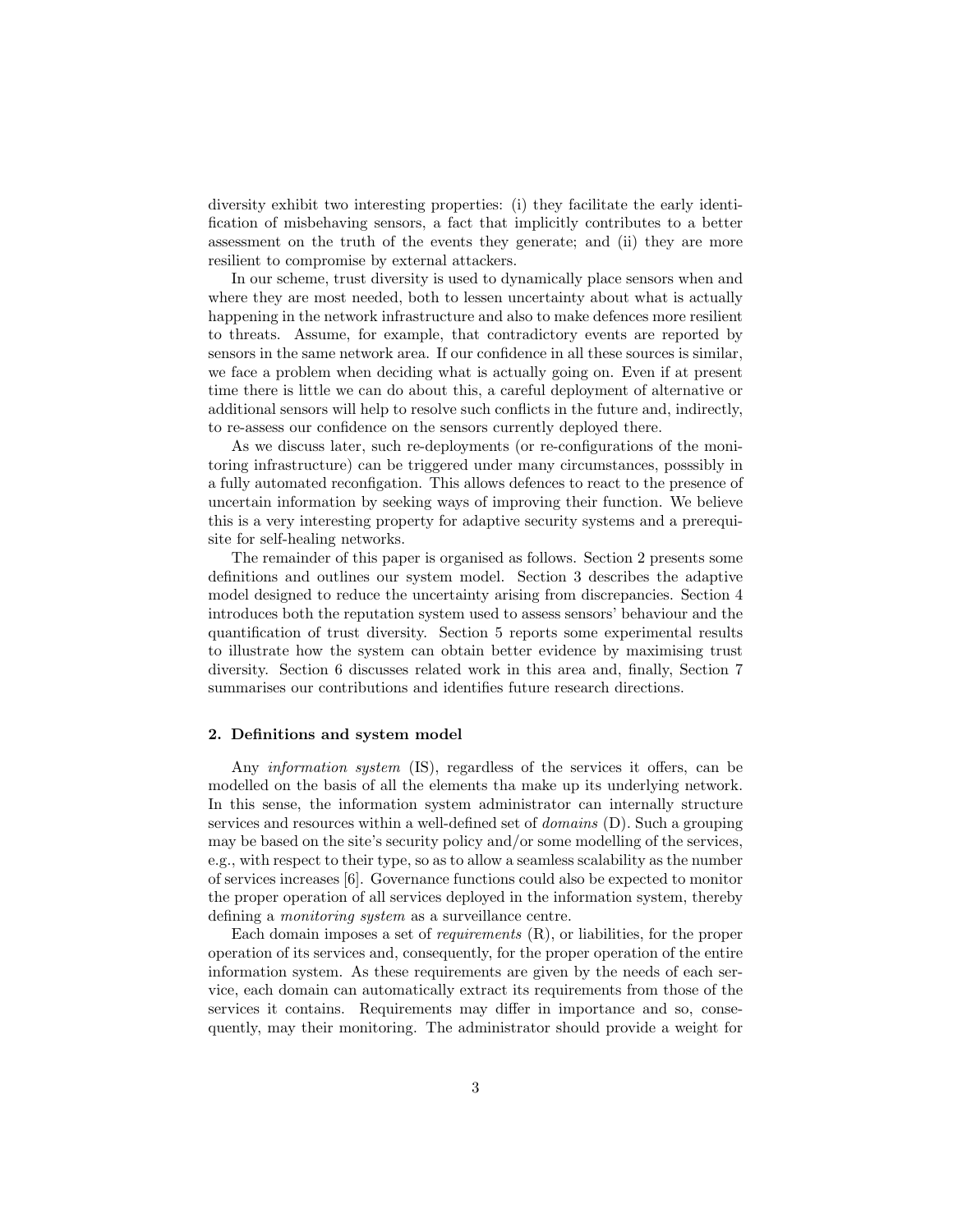each requirement  $R_k \in R$ ,  $Imp(R_k) \in [0,1]$ , indicating the impact or importance on the information system if  $R_k$  is compromised.

Using the notation defined earlier, we formally define an information system with a total number of u requirements that can be demanded by  $m$  domains as follows:

$$
IS = \{D_1, D_2, ..., D_m\}
$$
  
\n
$$
R = \{R_1, R_2, ..., R_u\}
$$
  
\n
$$
R(D_i) = \{R_{i_1}, R_{i_2}, ..., R_{i_x}\}
$$

where each domain  $D_i \in IS$  ( $1 \leq i \leq m$ ) is defined in accordance with its needs with x requirements  $(x \le u)$  for the proper operation of its services.

An example of a generic information system is depicted in Figure 1. Note that this figure includes some other concepts not yet defined, belonging to the monitoring system, that will be formally introduced later.



 $MRP = \{(R_1, \{P_1\}), (R_2, \{P_2\}), (R_3, \{P_3, P_4\})\}$  $SP = \{ (S_1, D_2), (S_2, D_3), (S_3, D_2), (S_4, D_3), (S_5, D_3), (S_6, D_1), (S_7, D_1) \}$ 

Figure 1: Example of a monitoring configuration for a generic information system

This information system illustrates a distribution of the services in three domains,  $IS = \{D_1, D_2, D_3\}$ . The information system administrator has defined three requirements,  $R = \{R_1, R_2, R_3\}$ , that have to be monitored to determine the proper operation of the system, with  $R(D_1) = \{R_1, R_2\}, R(D_2) = \{R_2, R_3\}$ and  $R(D_3) = \{R_1, R_2, R_3\}$ . In turn, each domain specifies the impact associated  $(Imp)$  with each requirement if these are not satisfied.

For the detection of security events, we assume that the information system has at its disposal a limited set S of *n sensors*, with  $n \gg m$  so as to have a great variety of monitoring points. Such sensors will be configured and deployed into domains in order to check if services are properly working and if they are under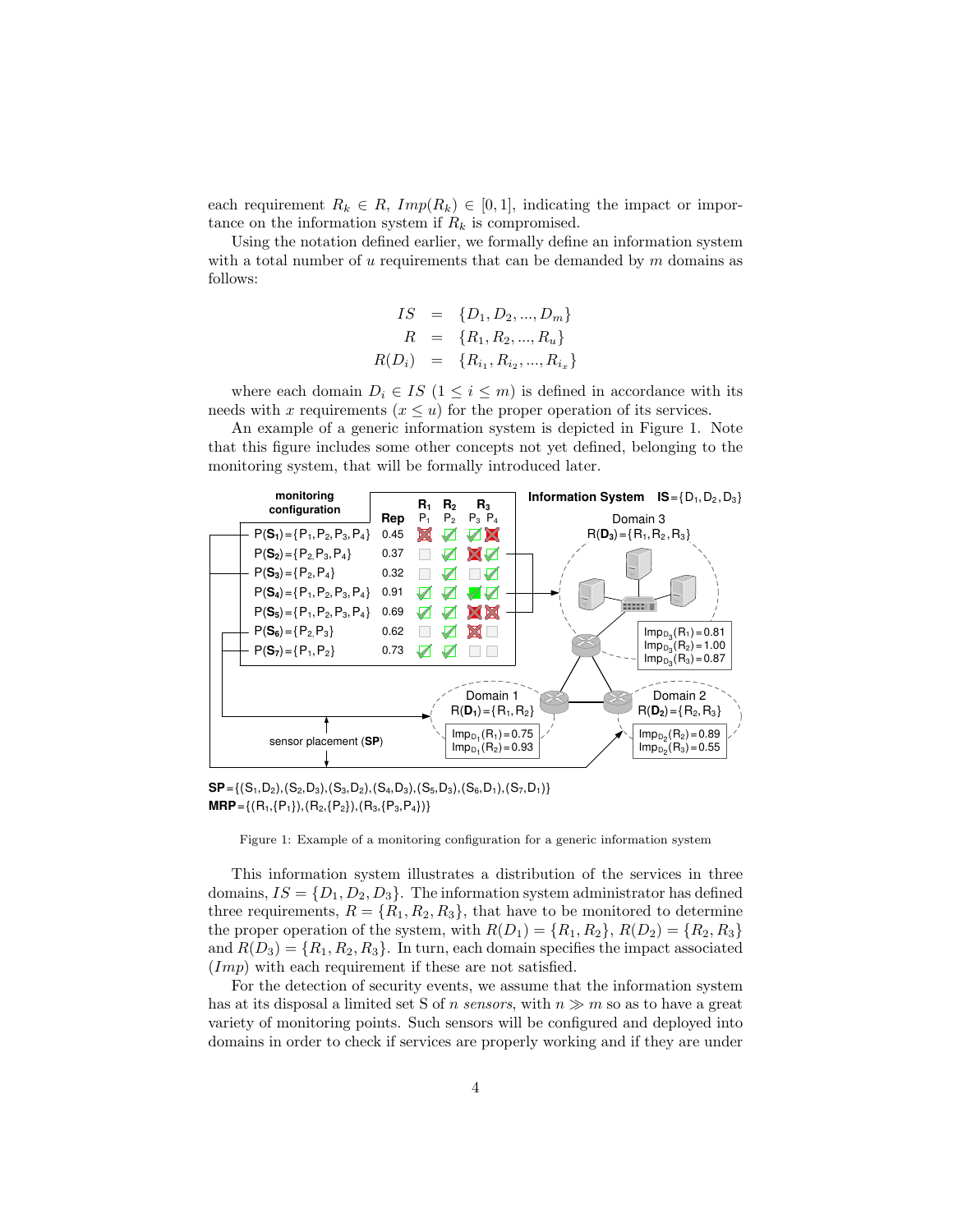attack. Thus, their main activity is to send events –alerts, notifications– upon malfunctioning or attack attempts, covering both *dependability* and *security* functions (i.e., to ensure that users can make use of all services offered, and that this is done securely).

Each sensor is characterised by a set of *properties*, or capabilities, that it can offer to monitor requirements. For example, an application-layer Intrusion Detection System (IDS) might be capable of detecting HTTP-based attacks only, while others could detect threats based on network and transport protocols. For each sensor  $S_i \in S$  a reputation value is also maintained,  $Rep(S_i) \in [0,1],$ that models its behaviour according to the assessment of all the information sent (or not) by the sensor so far. The higher the reputation, the higher the belief that the information provided by the sensor is true. Section 4.3 further discusses how to compute and update this reputation.

We now formally define the set of  $v$  supported properties that the  $n$  sensors can provide to the information system as follows:

$$
S = \{S_1, S_2, ..., S_n\}
$$
  
\n
$$
P = \{P_1, P_2, ..., P_v\}
$$
  
\n
$$
P(S_j) = \{P_{j_1}, P_{j_1}, ..., P_{j_y}\}
$$

where each sensor  $S_i \in S$   $(1 \leq j \leq n)$  can be modelled according to the y properties  $(y \le v)$  it supports at a given time to monitor some requirements.

In Figure 1, seven sensors for monitoring purposes have been defined, i.e.,  $S = \{S_1, S_2, S_3, S_4, S_5, S_6, S_7\}$ , including the definition of their properties extracted from the total set of properties defined by the system administrator as  $P = \{P_1, P_2, P_3, P_4\}.$  Note that sensors are configured by activating or deactivating the specified properties as the system considers appropriate.

We can notice in Figure 1 that there is a direct relationship between each property offered by a sensor and the monitoring requirements demanded by the system, which has also been included in Figure 1. The *mapping amongst requirements and properties* (MRP) defines which sensor properties can monitor the proper operation of a requirement:

$$
MRP = \{(R_k, P_w) \mid R_k \Leftrightarrow P_w, P_w = \{P_1, P_2, ..., P_l\}\}
$$

where  $P_w \subseteq P$  ( $1 \leq l \leq v$ ) is the set of properties needed to satisfy the k-th requirement, with  $R_k \in R$  ( $1 \leq k \leq u$ ).

In order to illustrate the use of the concepts introduced above, consider the following scenario where a collaborative intrusion detection network will be deployed in a system:

- A *domain* is defined by each network segment in the information system.
- A *requirement* corresponds to an attack class that each service deployed in a network may suffer, for example a privilege escalation attack or a denial of service (DoS) attempt.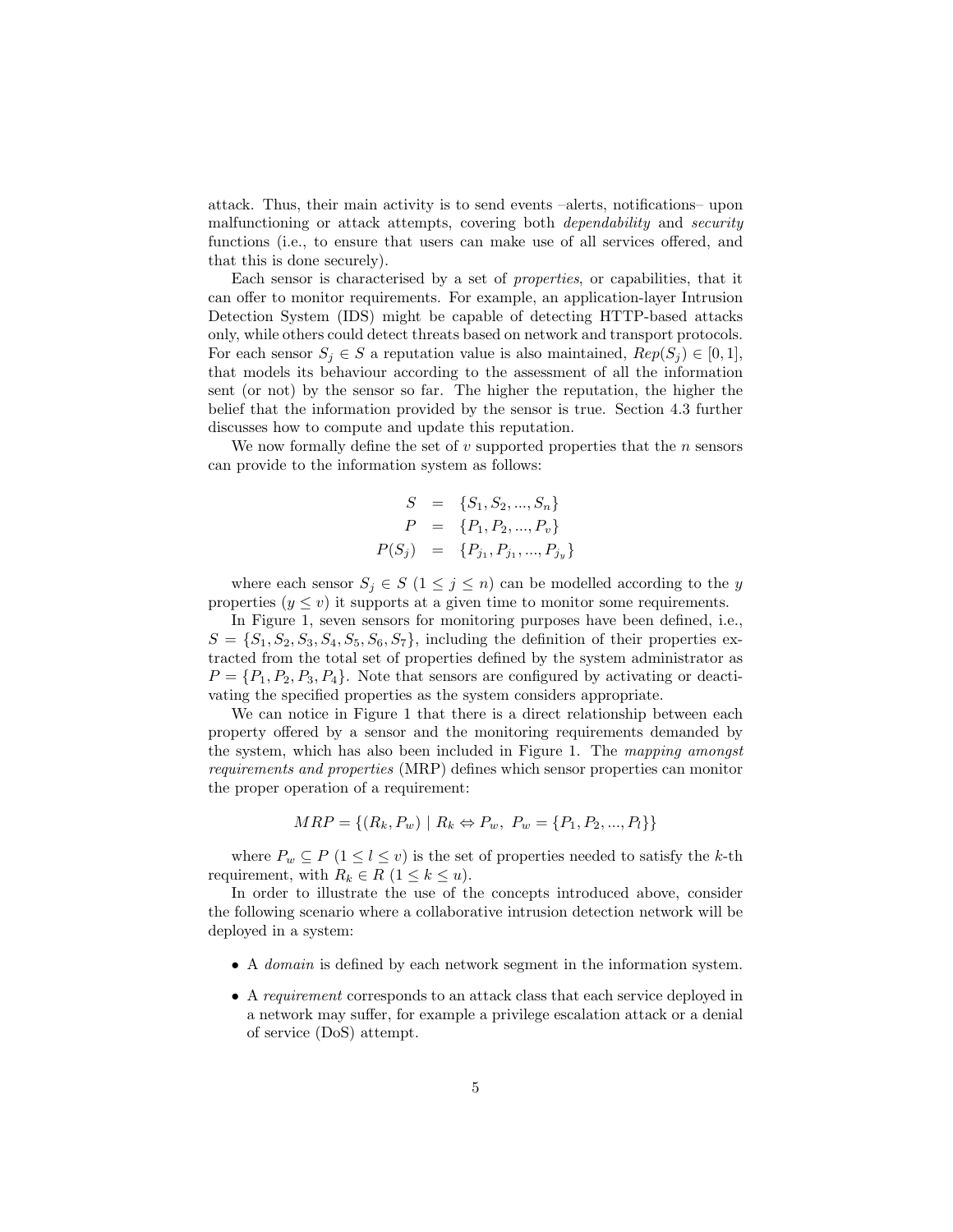- A *sensor* is an IDS capable of analysing the traffic that flows through a network segment –domain– or the activity produced in a host.
- *Properties* are particular configurations of an IDS to detect attack classes, depending on its detection techniques. These can be either signature-based detection rules (*misuse detection*) or policies that model normal system behaviour (*anomaly detection*). In both cases, a set of rules –properties– are used to monitor some of the demanded attack types and to provide alerts about the compromise of a requirement.

#### *2.1. Monitoring system*

As sensors are services too, with a special purpose in the information system, their operation needs also to be supervised to check if they are behaving properly and according to their claimed capabilities [7]. Otherwise, a malfunction of any of them (or, even worse, the reporting of wrong information due to malicious behaviour) can compromise the perceived situation about the system security state. The dangers of undetected attacks are well known. Alternatively, the incorrect suspicion that there is an ongoing security breach may trigger response mechanisms that will interfere with the normal operation of the system.

Apart from simple malfunctioning, which can be also regarded to as unintentional but improper behaviour, any sensor might maliciously misbehave, for example after being compromised by an adversary. Sensors may thus feed the system with bad (bogus) information, or fail to report something that has actually happened. We distinguish both cases from the usual *false positives* and *false negatives* [8], as they clearly have an intentional nature. These two cases are widely explained in Section 2.2.

The information system, guided by its monitoring needs, can configure and deploy sensors at will in different domains to reach the desired goal. This requires having a placement model where sensors are configured and deployed in a given domain with the properties enabled for each of them (obviously, each sensor can only be configured with the properties that it supports). Thus, a *sensor placement* (SP) is given by a mapping:

$$
SP = \{ (S_j, D_i) \mid S_j \to D_i \}
$$

where the j-th sensor,  $S_j \in S$   $(1 \leq j \leq n)$ , is deployed in the *i*-th domain,  $D_i \in D$   $(1 \leq i \leq m)$ .

In summary, a monitoring system is defined by making use of: the information system components (i.e., IS, R and  $R(D<sub>i</sub>)$ ); its specific sets of monitoring components S and P; the set of relationships amongst requirements and properties (MRP); and the sensor placement (SP). Establishing which properties of a sensor are used to satisfy some of the requirements demanded by the domain where it is placed, determined by  $P(S_i)$ , together with all previous information about the monitoring system, defines a possible *monitoring configuration* that the monitoring system can enforce in the underlying network.

Following the example of Figure 1, two relationships of a requirement to a single property have been defined for simplicity, although  $R_3$  includes two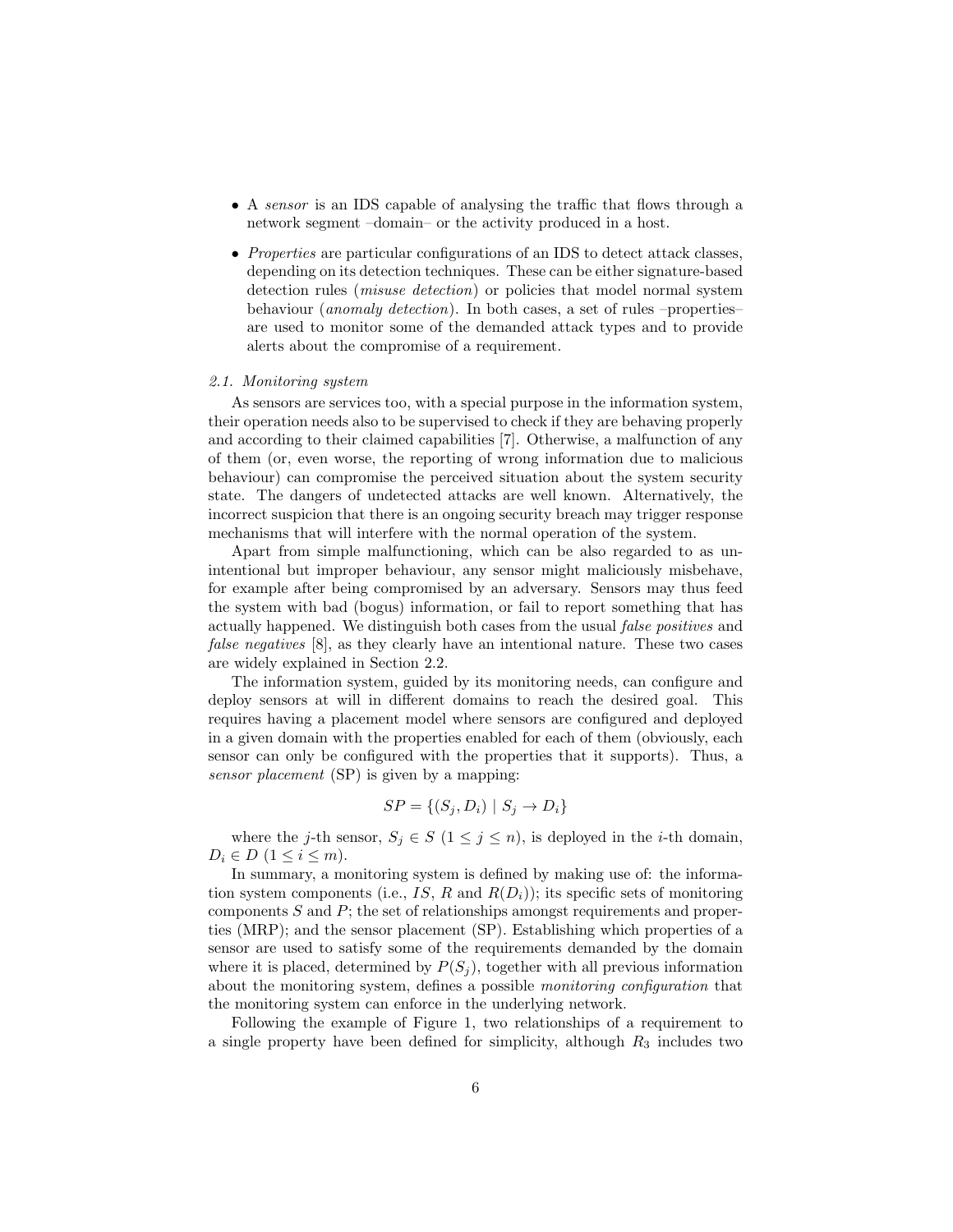properties to be monitored,  $P_3$  and  $P_4$ , for completeness. Thus, the monitoring configuration defines the following sensor placement:  $\{S_6, S_7\} \rightarrow D_1$ ;  $\{S_1, S_3\} \rightarrow D_2$ ; and  $\{S_2, S_4, S_5\} \rightarrow D_3$ . As a real example of these components, in the collaborative intrusion detection network scenario introduced above,  $R_3$ could be a critical *network trojan* attack class through which attackers can gain unauthorised privileges in the victim to execute any desired remote code on it. This attack can be achieved by exploiting new vulnerabilities against the Java Runtime Environment (JRE), discovered in recent Oracle Java SE versions. For example, by launching a remote DoS attack to cause the Java Virtual Machine to crash or bypass Java sandbox restrictions (vulnerability identifier: CVE-2012- 0507), or by exploiting its successor (vulnerability identifier: CVE-2012-1723) to reach the same objectives. The latter vulnerability can be easily exploited by using Black Hole, one of the most widely used exploit toolkit amongst hackers nowadays. Thus, IDSs must be configured to detect both vulnerabilities, which can be identified as  $P_3$  and  $P_4$  in the example shown in Figure 1. Note that Snort is capable of detecting both vulnerabilities [9].

#### *2.2. Sensor behaviour*

Sensors can exhibit malicious behaviour in providing information about the monitoring of some requirements for which they are responsible. Table 1 shows a classification of the types of event that sensors can report.

| Type                      | Description                                                                                                                                                                   | <b>Behaviour</b>            |
|---------------------------|-------------------------------------------------------------------------------------------------------------------------------------------------------------------------------|-----------------------------|
| True<br>positive          | The information has been properly classified, as it is Honest<br>truthful and the event has actually happened                                                                 |                             |
| True<br>negative          | There is no evidence to offer any information, and Honest                                                                                                                     |                             |
| False<br>positive<br>(FP) | It is a real false positive due to a limitation or an Honest<br>internal failure in the sensor's monitoring algorithms<br>The sensor has reported on an event that it has not |                             |
| False                     | actually occurred in the information system<br>The sensor has not reported about a real event, but                                                                            | (MFP)<br>Honest             |
| negative<br>(FN)          | it is beyond its detection capabilities to do so<br>Intentional denial of information, as the event has<br>occurred and the sensor is configured to detect it                 | (HFN)<br>Malicious<br>(MFN) |

#### Table 1: Possible sensor behaviour

A true event, either a *true positive* or a *true negative*, indicates a good functioning of the sensor, with respect to both the proper way of monitoring and the behaviour exhibited by the sensor. Instead, a false event can take different meanings depending on why it has been produced. On the one hand, a *false positive* is an alert generated by one or more sensors that does not actually correspond to an existing threat attempt. This situation can be due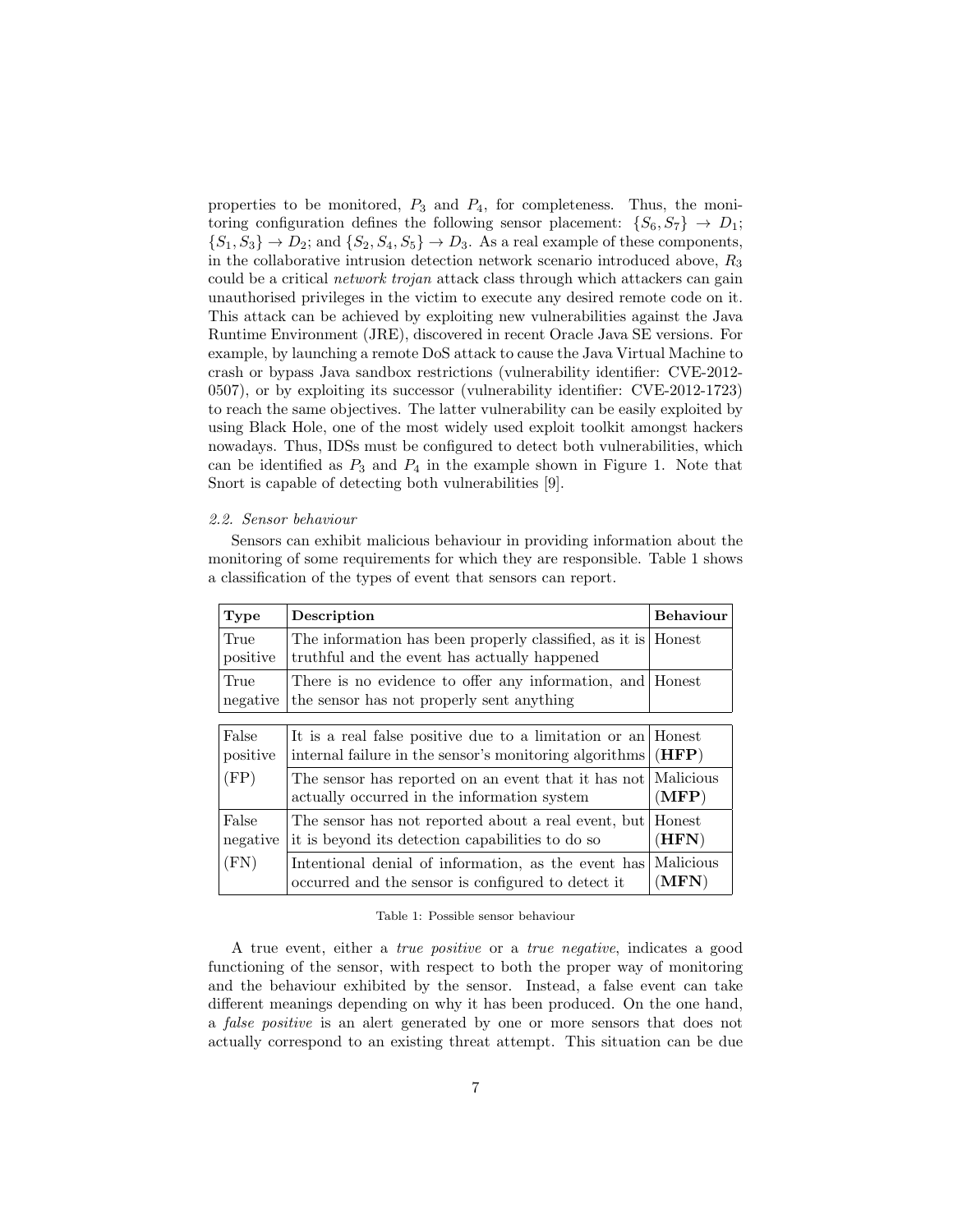to an inherent limitation in the sensor's capabilities, or perhaps a failure in the detection algorithms (e.g., because of too much data to be analysed or detection rules at an inappropriate level of specificity required to detect more or less threats [10]). This type of alert is classified as an *Honest False Positive* (HFP), since it is a detection error but the sensor exhibits an honest behaviour.

Quite a different type of false positive is the one generated by sensors with a malicious purpose. We refer to these as *Malicious False Positives* (MFP). Dishonest or compromised sensors may try to disturb the proper operation of the monitoring system in order to cause intended errors or generate confusion. For example, a goal pursued by generating massive numbers of MFPs can be to inject some *noise* to capture the attention of the administrators while camouflaging a more important attack. Another potential objective sought by generating MFPs is to misguide the attribution of an attack; that is, the deliberate intent of accusing a legitimate entity of doing something that it did not do. Malicious sensors can generate critical events from scratch using some user's IP address as the threat source. As a consequence, the monitoring system may trigger some responses to fix the *presumed* damage caused by such a user (e.g., filtering his IP address to deny him further access to the network). If such a user happens to be another sensor, the system may well choose to disable it after considering that it is not properly working, thus facilitating subsequent attacks.

A *false negative* is a type of event that has not been reported by the sensors but it actually corresponds to a threat attempt. For example, this may occur due to an *evasion attack*, where the malicious entity exploits some weakness in the particular detection technology used by the sensor so that it cannot recognise an ongoing attack [11]. Alternatively, it may simply happen that the sensor does not have the proper capabilities to detect such an attack (e.g., an IDS missing the required signatures). In either case, both correspond to *Honest False Negatives* (HFN). Again, an entirely different situation occurs when the sensor is properly configured to detect an event but fails to do so due to malicious behaviour. We refer to such cases as *Malicious False Negatives* (MFN).

As an example of these behaviours, let us suppose that the information system of Figure 1 receives an event about an attack related to the compromise of  $R_2$ . All sensors are configured to monitor  $R_2$  (with  $P_2$  activated). If all sensors report it, this event can be considered as truth; that is, it is a true positive and not an MFP. Otherwise, if there is a disagreement, e.g., some sensors report the event while the rest do not, the following two situations can arise when assessing the event:

- It is classified as a true positive. This implies that the sensors that did not report on the event have misbehaved by generating an MFN; or
- Some sensors have reported about a situation that has not actually happened, thus exhibiting an improper behaviour by producing an MFP. The remaining sensors do exhibit a good behaviour, thereby classifying the event as a true negative.

Both alternatives, each in a separate way, can be true. The final decision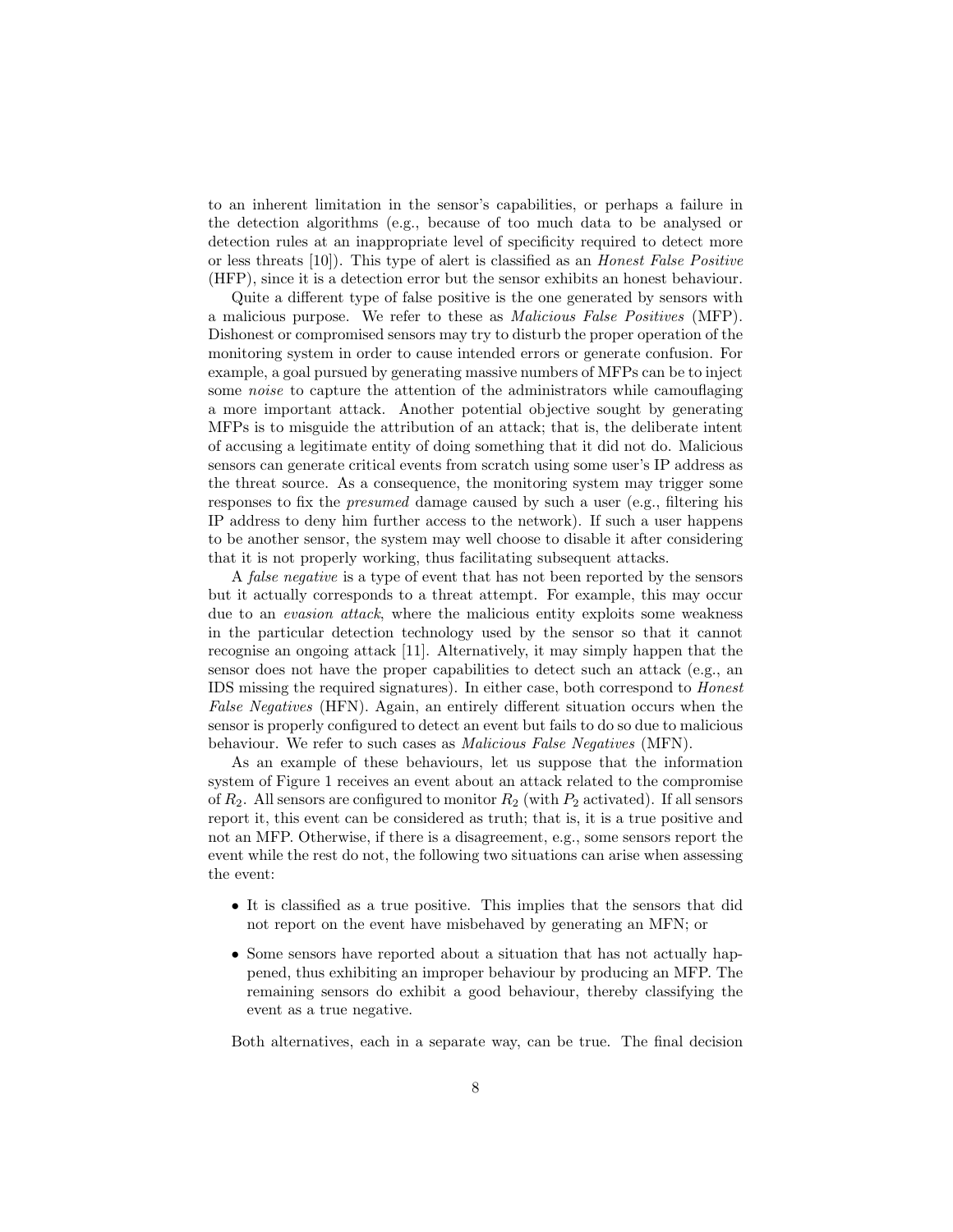about which one is actually true is difficult to make. In this work, we base such decisions on the *reputation* of the sensors, this being a measure of how they behaved in the past. Furthermore, other factors will also be taken into consideration, such as the trust diversity (defined later) currently existing in the domain and the potential impact of the presumed attack. Note also that sensors can "misbehave" due to inherent limitations in their monitoring algorithms, thus producing an honest mistake (i.e., an HFN in the first case and an HFP in the latter). In both cases, sensors will be accused of malicious behaviour and their reputation will be unfairly decreased. As a possible solution, the monitoring system may assume sensors' internal failures if all sensors configured with the same detection software behave the same, provided that the population of sensors is sufficiently high.

Assume now that an event originating at  $D_3$  in Figure 1 has been sent by one, or two, of the three sensors deployed in such a domain. If only  $S_4$  has sent the event, the system may consider that it is believable because the sensor has a high reputation:  $Rep(S_4) = 0.91$ . Instead, the event may be considered as an MFP if it is sent by  $S_2$  *only*, whose reputation is quite low:  $Rep(S_2) = 0.37$ . Alternatively, if two out of the three sensors send the event, the decision can be made according to the aggregation value obtained from the reputation of both sensors. In this case, the confidence assigned to such an event  $E$  –compromise of  $R_2$ – might be  $T(E_{R_2}) = 0.8$ , if the event has been sent by  $S_4$  and  $S_5$ . This means that the event may be considered believable because  $T(E_{R_2}) \geq 0.5$ , provided that a threshold of 0.5 is set. Both sensors have exposed an honest behaviour, while the lack of an alert from  $S_2$  is classified as an MFN.

Now, if the event was sent by  $S_2$  and  $S_5$ , the confidence that the system can place in it is  $T(E_{R_2}) = 0.53$ . As in the previous case, the event is trusted because  $T(E_{R_2}) \geq 0.5$ . Nevertheless, there are other sensors in the same domain that did not send the event, despite having a reputation higher than the two sensors that did it. In this case, we need to take into account other factors when assessing this situation. In this work, we propose to use a measure of the *trust diversity* in the domain. Roughly speaking, this is a measure of the variability in trust values of the deployed sensors. Consider, for example, that the event comes from  $D_1$ . As both sensors have similar trust values, the trust diversity in such a domain is quite low. Thus, it is reasonable to expect that both sensors behave similarly. If only one of them reports the event, the system will not be able to discern what is going on. Although each sensor's reputation has a medium/high value  $(Rep(S_6) = 0.64$  and  $Rep(S_7) = 0.73)$ , it will not be easy to determine if it is an MFN or not. Subsequently in this paper, we suggest to reconfigure the system with a new sensor placement that increases the trust diversity while ensuring that all requirements are sufficiently covered.

# 3. Adaptive model: dynamically reconfiguring sensors

This section describes an adaptive model aimed at lessening potential uncertainty in the events received from the monitoring system. One of the major goals pursued here is to improve the quality of the decision-making process by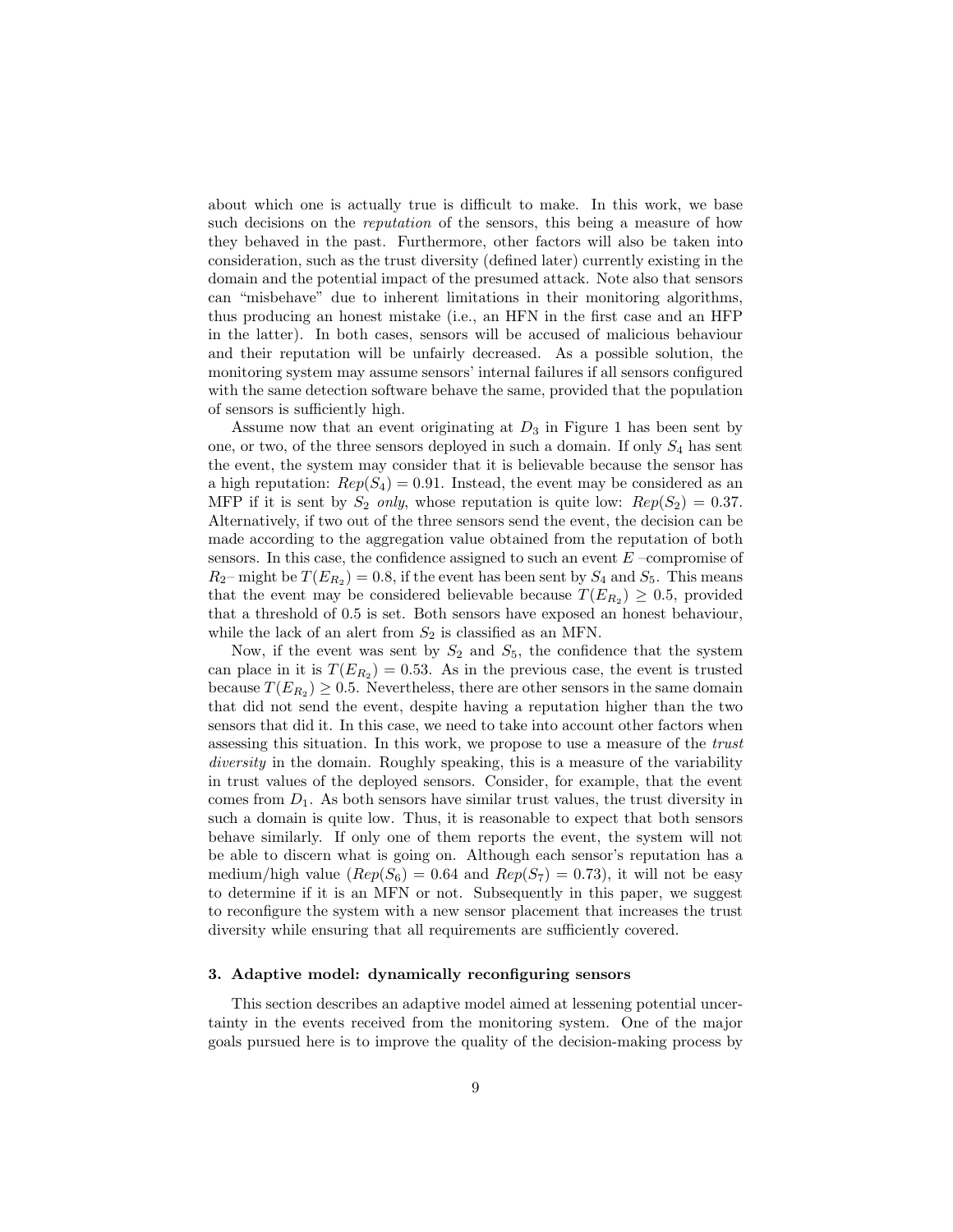correctly determining the truth of the information reported by sensors. Furthermore, the conclusions drawn from this analysis can be also used to re-assess our trust in sensors' behaviour, notably by using a reputation system. However, as discussed in the example above, in some situations the only way to increase our discerning power is to modify the location and/or configuration of some sensors to ensure that a better decision will be made.

#### *3.1. State matrix*

Each state in which the system is (or was in the past) corresponds to the monitoring configuration deployed at each moment. For our purposes, the definition of a state is given by the sensor placement –which sensors are deployed in which domain– and the properties used in each sensor to satisfy the requirements demanded by each domain. Thus, a *state* is modelled by an  $m \times u$  matrix, where rows denote the domains defined in the information system,  $\forall D_i \in D$  $(1 \leq i \leq m)$ , and columns represent the requirements that need to be monitored,  $\forall R_k \in R \ (1 \leq k \leq u)$ , to ensure the proper functioning of the system.

Cell  $(i, k)$  in the state matrix defines the set of properties that  $R_k$  satisfies as demanded by domain  $D_i$ . All these properties are provided by the sensors deployed in  $D_i$ . Thus, each cell  $(i, k)$  in the state matrix, with  $1 \leq i \leq m$  and  $1 \leq k \leq u$ , is defined as a set of pairs  $\leq$  *Sensor, Property* $>$ :

$$
State(D_i, R_k) = \{(S_j, P_l)\} = \{S_j P_l\}
$$

where  $S_j \in S$  is the sensor configured with the *l*-th property  $P_l \in P$ . For example, the state associated with the example shown in Figure 1 would be:

$$
\left(\begin{array}{cc} \{S_7P_1\} & \{S_6P_2, S_7P_2\} \\ \{\}\ & \{S_1P_2, S_3P_2\} & \{S_1P_3, S_3P_4\} \\ \{S_4P_1, S_5P_1\} & \{S_2P_2, S_4P_2, S_5P_2\} & \{S_2P_4, S_4P_3, S_4P_4\} \end{array}\right)
$$

Note that the number of states in the monitoring system is bounded by  $|S|$ .  $|D| \cdot 2^{|P(S)|} - 1$ . In the previous example, the system may move to one of the  $21 \cdot 2^{21} - 1$  (around 44 million) states and check if the new one is somehow better. We next elaborate on this.

#### *3.2. Reconfiguration architecture*

The selection of a new state must be carried out so as to maximise the information gain when identifying threats against the information system. In our proposal, this translates into finding the best possible sensor placement (SP) along with the appropriate (re-)configuration for each sensor. Ideally, this decision should be made in a fully automated way, as human involvement might not always be available, e.g., in autonomous systems, or would not be appropriate if a fast response is required. With this aim in mind, we propose the architecture shown in Figure 2 to automatically choose a state to move to considering all the historical information received so far.

In our scheme, we assume that sensors' behaviour is assessed by analysing the events they generate. The *Trust & Reputation* module uses this information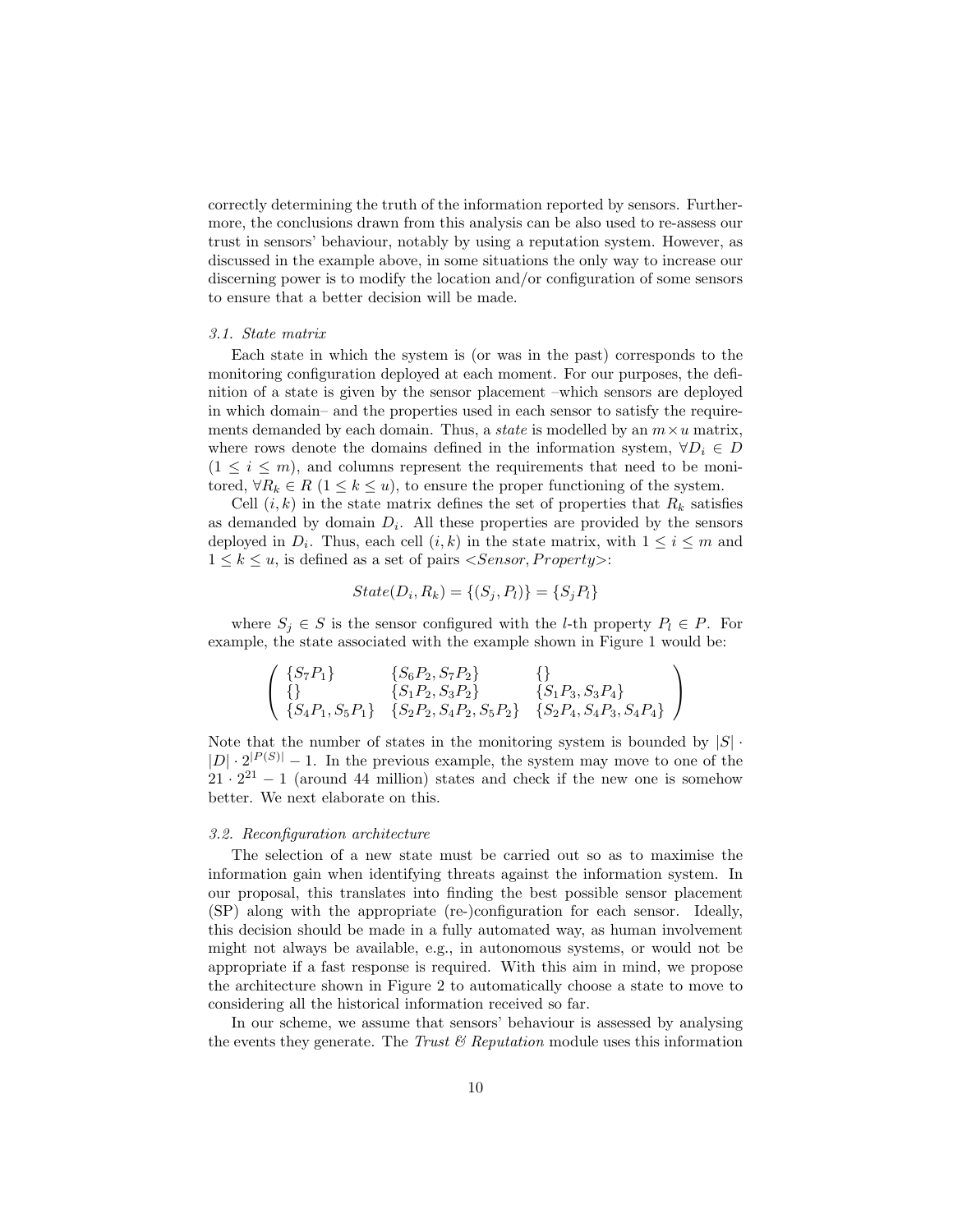

Figure 2: Architecture of the sensor reconfiguration system.

to derive a monitoring quality measure (trust diversity) for each domain. Such an assessment is obtained by analysing three main factors for each sensor  $S_i$ : 1) the alerts reported by  $S_i$ ; 2) the alerts reported by other sensors in the same domain as  $S_i$  (i.e., its neighbours); and 3) the capabilities of  $S_i$  and its neighbours. The key outcome of this analysis is a trust value for each sensor, which is used both to assess the trustworthiness of its alerts and also to measure the trust diversity in the domain. This module is described in detail in Section 4.

Once each domain's trust diversity is updated, the *Optimisation* module decides if a reconfiguration is required and, if so, generates the best possible sensor placement. Finding such a placement becomes essentially an optimisation problem because of the potentially huge number of states that need to be explored. Furthermore, search proceeds over valid states only, i.e., those that satisfy the requirements demanded by domains, as not all sensors might be appropriate for all domains. This is already taken into account in Figure 2 by explicitly using the system definition as an input to the optimisation module. Other non-functional factors could be taken into account too. For example, in many situations solutions that imply the smallest possible number of changes with respect to the current deployment will be preferred, as reconfiguration may entail some non-negligible costs. For the reasons given above, we propose to use automated optimisation techniques, such as the ones presented for example in [12, 13], to solve the following problem:

Find a sensor placement  $SP = \{(S_j, D_i)\}\)$  that maximises  $Q(SP)$ , minimises  $Cost(SP)$ , and such that  $V(SP) = \text{true}$ .

where  $Q(SP)$  is some quality metric associated with  $SP: Cost(SP)$  measures all the costs involved in applying it; and  $V(SP) = \text{true}$  if  $SP$  is a valid solution.

In principle, the particular choice of one optimisation technique or another is relatively unimportant as long as it provides a good enough solution. Whatever the procedure chosen, we suggest that the trust diversity (quantified as discussed in the next section) should be the criterion to be maximised as function Q(). The remaining important decision is choosing *when* to search for a better configuration. We will address this point later on in Section 4.4.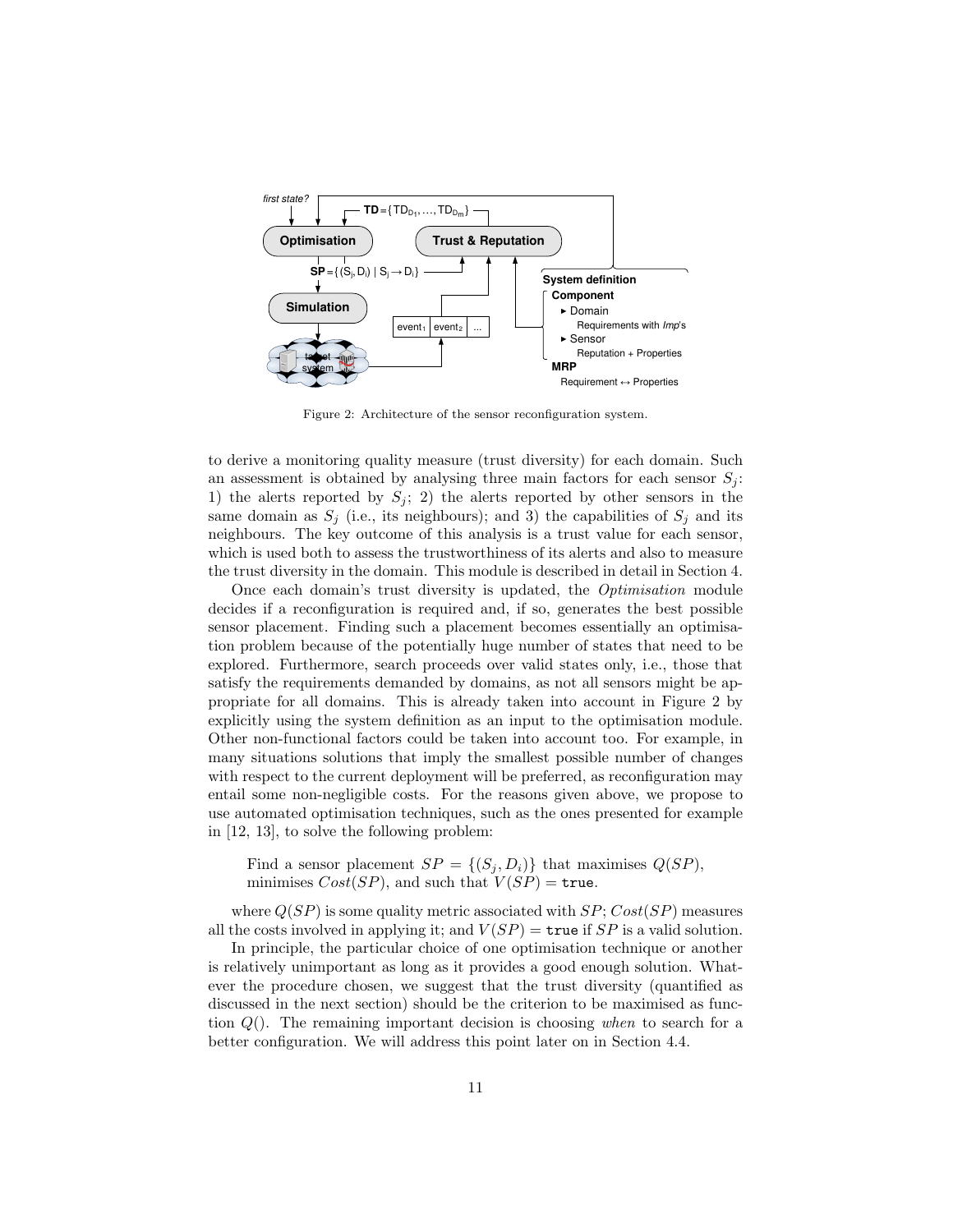Once a new sensor placement is chosen, the *Simulation* module will proceed to enforce the required sensor changes in the physical target system. Different alternatives can be used to carry out dynamic reconfigurations of the monitoring infrastructure. We next describe two possibilites:

- *Reconfiguration*: Each network domain keeps a copy of all sensors, but at each given time only a subset of them is activated and properly configured. When a new placement needs to be enforced, the domain receives instructions about the new state and configuration of each sensor. This is an easy to implement solution with current technologies. For example, [35, 36] suggest the implementation of a Component Management Interface (CMI) to remotely manage, configure and turn on/off software components by making use of standards like Web-Based Enterprise Management (WBEM) [37]. The main advantage of this solution is its low overhead in terms of communication bandwidth, which makes reconfigurations rather inexpensive. However, even though this avoids the need to physically relocate sensors, it forces each location to maintain a pool of available sensors.
- *Reallocation*: Alternatively, reallocation strategies entail a more complex process, as sensors will be remotely installed, configured and turned on at each location where they are needed. This is feasible with well-known technologies such as *mobile agents*, where NIDSs are autonomous systems with mobility capabilities capable of being configured at runtime. For example, [38] proposes a Snort-based mobile agent approach.

#### 4. Trust and reputation management system

This section describes the trust and reputation management system designed to model the behaviour of monitoring sensors. Such a system plays a key role in two different tasks. First, it is used to assess sensors' honesty and, indirectly, to quantify how trustworthy the events they generate are. In addition, trust will be the most important factor in determining how sensors should be placed on the system in order to maximise the overall detection quality. To do this, we introduce one remarkably effective heuristic: *trust diversity*.

Roughly speaking, the idea is to guarantee, whenever possible, that sensors with quite different trust values are jointly deployed. This fact has several advantages. For example, it ensures that unreliable sensors are never left alone, thus improving the quality of evidences gathered at each domain. Furthermore, it helps to rapidly identify misbehaving sensors (e.g., by contrasting the alerts, or the lack of them, issued by different sensors located at the same spot).

Figure 3 illustrates how monitoring evolves over time.

The state  $State^{(t)}$  at a given time t is given by its sensor placement, included in the monitoring configuration, and the events received. Each event  $E_k$  is subsequently assigned a trust value  $T(E_k)$  indicating the likelihood of it being true (see Section 4.2 for details). After this, the reputation of each sensor is updated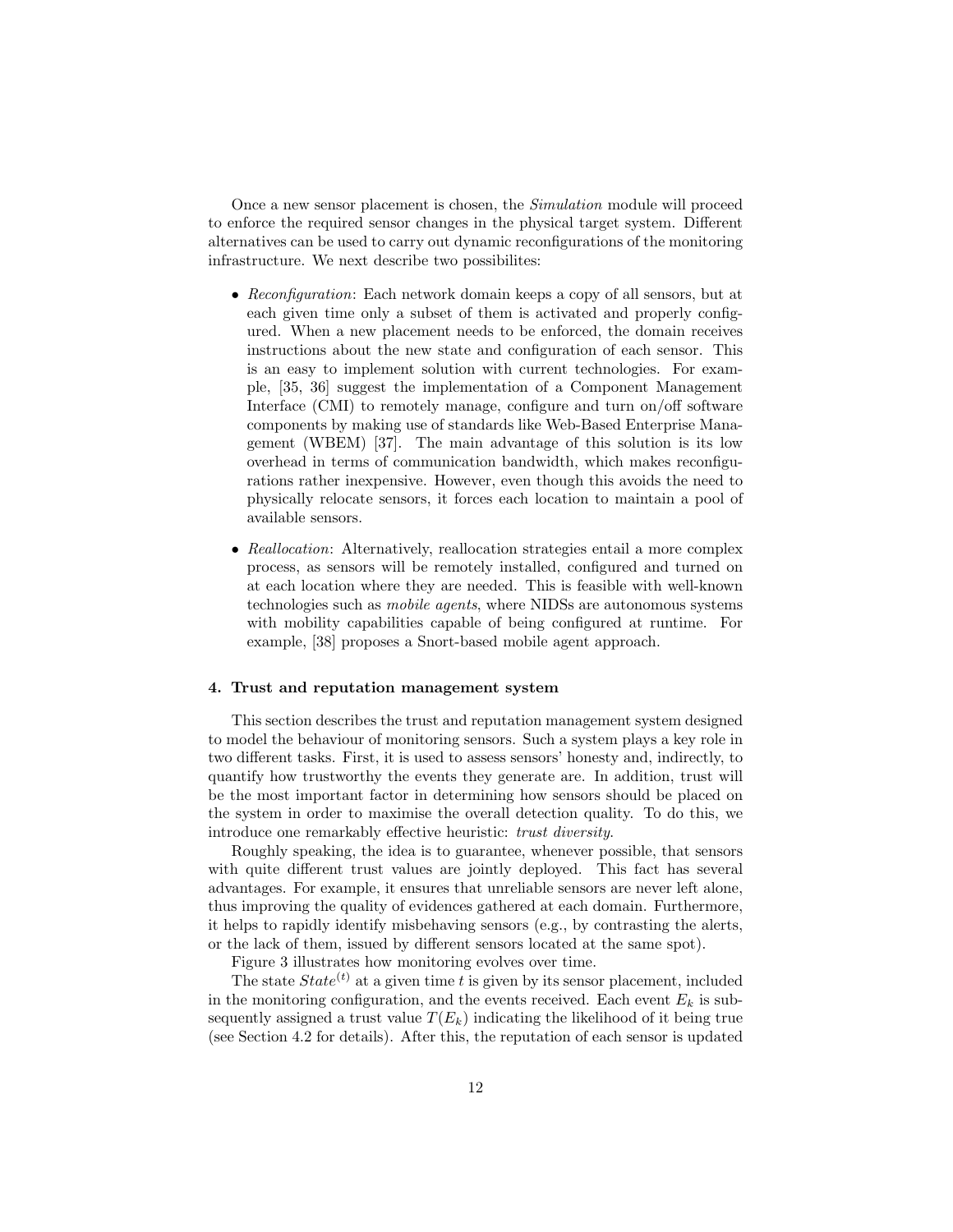

Figure 3: State evolution over time

according to the processed events. Changes in sensors' reputation could make the current monitoring configuration inadequate (e.g., with domains left protected only by a few unreliable sensors). When this occurs, a new configuration is derived and applied.

# *4.1. Computing trust diversity*

We quantify "diversity" in a population of reputation values through a measure of dispersion [14], such as the range, the interquartile range (IQR), the mean difference or the standard deviation, amongst others. Whatever the specific measure used, trust diversity is computed amongst the sensors' reputation at three different levels: 1) at the requirement level, to guarantee the truthfulness of the events reported by sensors that have been assigned to monitor a given requirement; 2) at the domain level, to ensure that all its requirements are being monitored by a sufficiently capable set of sensors; and 3) globally at the information system level, to guarantee that the sensor placement is good enough to lessen the uncertainty about the current situational picture. We next discuss in detail each one of them.

#### *4.1.1. Trust diversity at the requirement level*

Besides measuring diversity in sensors' reputation values, one major aspect at this level is the risk (or impact) associated with each monitored requirement. The trust diversity of a requirement  $R_k \in R$ , demanded by a generic domain  $\Omega$ and denoted  $TD_{\Omega}(R_k) \in [0,1]$ , is obtained as:

$$
TD_{\Omega}(R_k) = max\{Rep_{\Omega}(S_{R_k})\} \cdot \psi(Rep_{\Omega}(S_{j,R_k}) \cdot \mu_{\Omega}(R_{k,S_j})), \ \forall S_j \in SP(\Omega) \tag{1}
$$

where  $max\{Rep_{\Omega}(S_{R_k})\}$  is the highest reputation value amongst all sensors assigned to domain  $\Omega$  that monitor the requirement  $R_k$ ;  $\psi$  is a measure of dispersion amongst the reputation of sensors in  $\Omega$  monitoring  $R_k$ ;  $Rep_{\Omega}(S_{j,R_k})$ represents the reputation of the j-th sensor assigned to  $\Omega$  and configured to monitor  $R_k$ ; and  $\mu_{\Omega}(R_{k,S_j}) \in [0,1]$  defines the risk incurred if requirement  $R_k$ is not satisfied, this being monitored by  $S_i$ .

Note that, in the above formula, dispersion is weighted by the maximum reputation amongst sensors. This guarantees that diversity is greater as the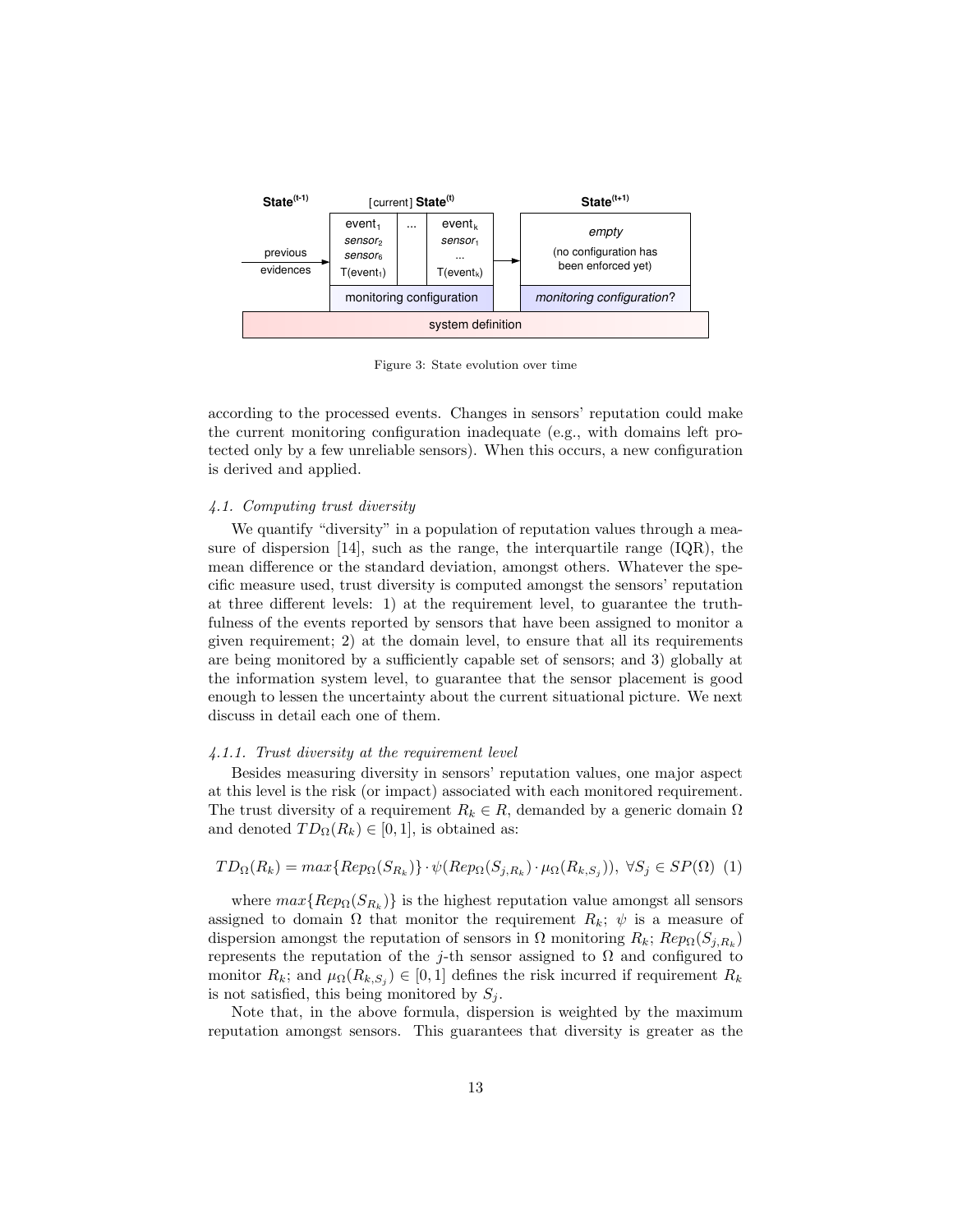reputation values of the sensors are higher. For example, assume two monitoring configurations where two sensors monitor the same requirement. The reputation values are 0.1 and 0.4 in the first case, and 0.6 and 0.9 in the latter. If we choose the range as measure of dispersion, the value is the same in both cases ( $\psi = 0.3$ ). However, the trust diversity of the first configuration would be worse.

Finally,  $\mu_{\Omega}(R_{k,S_j})$  can be defined according to the impact associated with a compromise of  $R_k$  and the number of properties configured in the sensors to monitor  $R_k$ . Thus, the risk associated with  $R_k$  can be computed as:

$$
\mu_{\Omega}(R_{k,S_j}) = \frac{Imp_{\Omega}(R_k) \cdot |P_{\Omega}(S_{j,R_k})|}{|P_{\Omega}(R_k)|} \tag{2}
$$

where  $Imp_{\Omega}(R_k)$  corresponds to the impact for  $\Omega$  when  $R_k$  is compromised;  $|P_{\Omega}(S_{j,R_k})|$  is the number of properties configured in  $S_j$  to monitor  $R_k$ ; and  $|P_{\Omega}(R_k)|$  is the total number of properties required to monitor  $R_k$  in  $\Omega$ . For example, for the monitoring configuration shown in Figure 1, the trust diversity of requirement  $R_1$  demanded by  $D_3$  would be  $TD_{D_3}(R_1) = 0.1622$ , using the range as measure of dispersion. The complete computation would be  $TD_{D_3}(R_1) = 0.91 \cdot ((0.91 \cdot 0.81) - (0.69 \cdot 0.81)),$  knowing that  $R_1$  is being monitored in  $D_3$  by a single property of both  $S_4$  and  $S_5$  (the other sensor deployed in such domain,  $S_2$ , is not configured to monitor  $R_1$ ). Furthemore,  $Rep_{D_3}(S_4)$  = 0.91 –the sensor in  $D_3$  with the highest reputation–,  $\mathbb{R}e p_{D_3}(S_5) = 0.69$  and 0.81 represents the impact for  $D_3$  if  $R_1 - Imp_{D_3}(R_1)$  is compromised. Following the same example, the remaining equirements demanded by  $D_3 - R_2$  and  $R_3$ – would have  $TD_{D_3}(R_2) = 0.2002$  and  $TD_{D_3}(R_3) = 0.574$ .

#### *4.1.2. Trust diversity at the domain level*

After computing the trust diversity for each requirement, the trust diversity for the same generic domain  $\Omega$ ,  $TD_{\Omega} \in [0,1]$ , can be obtained through an aggregation operation as the one defined in (3).

$$
TD_{\Omega} = \bigoplus_{k=1}^{\Phi_{\Omega}(R)} TD_{\Omega}(R_k)
$$
\n(3)

where  $\oplus$  is an aggregation operation;  $\Phi_{\Omega}(R)$  is the total number of requirements demanded by  $\Omega$ ; and  $TD_{\Omega}(R_k)$  represents the trust diversity of the k-th requirement demanded by  $Ω$ , computed in  $(1)$ .

Various aggregation operations can be used here, notably average values such as the arithmetic or harmonic mean. For example, the trust diversity of  $D_3$  in the configuration shown in Figure 1 would be  $TD_{D_3} = 0.3121$ , if the arithmetic mean is used in (3) as aggregation operation; or  $TD_{D_3} = 0.2325$  if the harmonic mean is chosen. (These figures come from aggregating the trust values of each individual requirement as detailed at the end of the preceding section:  $TD_{D_3}(R_1) = 0.1622, TD_{D_3}(R_2) = 0.2002$  and  $TD_{D_3}(R_3) = 0.574$ .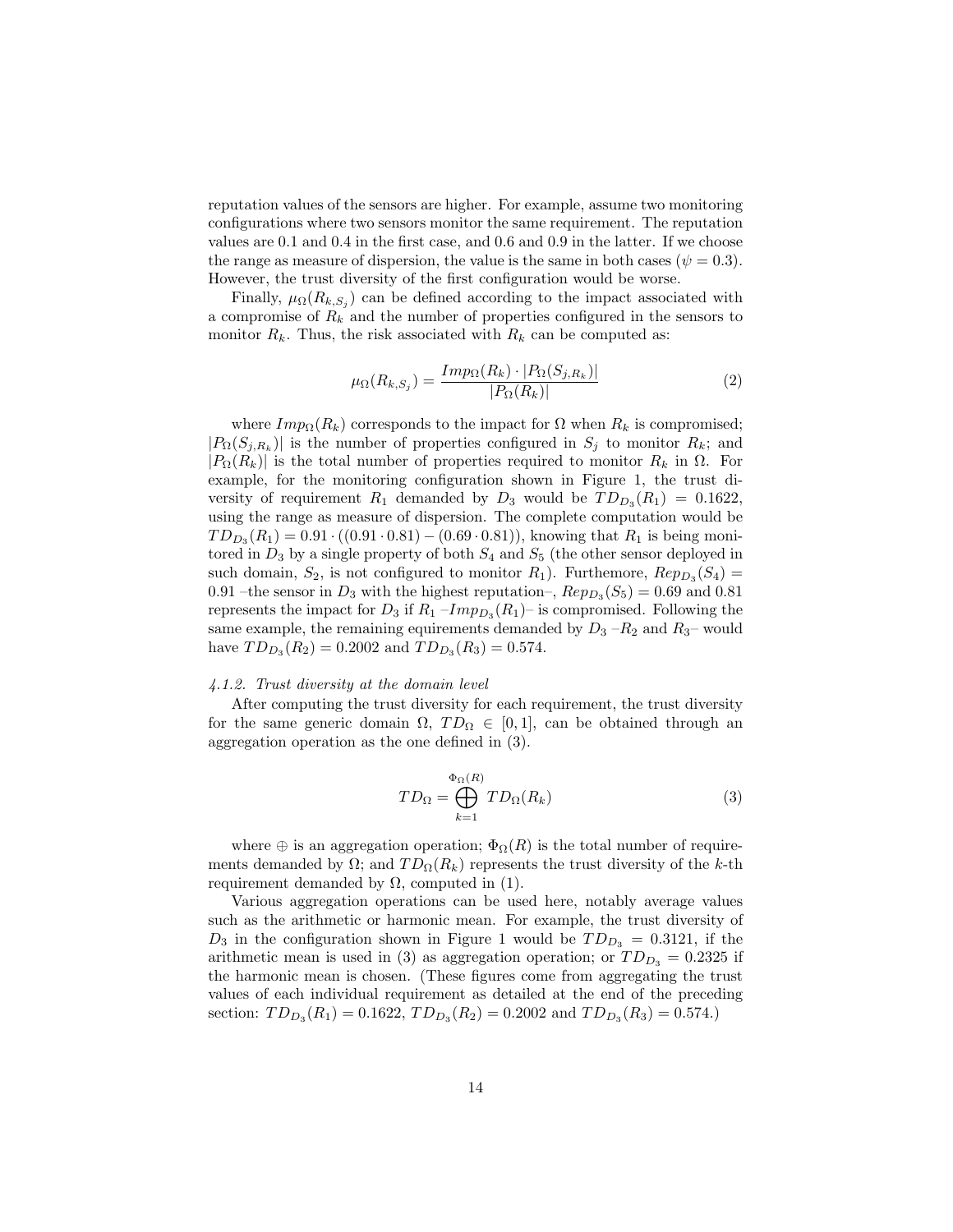#### *4.1.3. Trust diversity at the information system level*

The trust diversity on the entire system is computed similarly by aggregating each domain's diversity:

$$
TD_{IS} = \bigoplus_{i=1}^{\Phi_{IS}(D)} TD_{D_i}
$$
 (4)

where  $\oplus$  is again an aggregation operation;  $\Phi_{IS}(D)$  is the total number of domains that comprise the information system; and  $TD_{D_i}$  represents the trust diversity of each domain,  $\forall D_i \in IS$ , computed in (3).

Finally, Table 2 presents a summary of the notation used above, including where each symbol is defined and used, together with a brief description.

| <b>Function</b>           | Eq.               | Used              | Description                                                        |  |
|---------------------------|-------------------|-------------------|--------------------------------------------------------------------|--|
| $TD_{\Omega}(R_k)$        | (1)               | (3,5)             | Trust diversity of requirement $R_k$ that is demanded              |  |
|                           |                   |                   | by a generic domain $\Omega$                                       |  |
| $Rep_{\Omega}(S_{j,R_k})$ |                   | (1,6)             | Reputation for $\Omega$ about a sensor $S_i$ assigned to it        |  |
|                           |                   |                   | that monitors $R_k$                                                |  |
| $\psi$                    |                   | (1)               | Measure of dispersion chosen by the administrator                  |  |
| $\mu_{\Omega}(R_{k,S_i})$ | $\left( 2\right)$ | (1,7)             | Risk for $\Omega$ if $R_k$ , monitored by $S_j$ , is not satisfied |  |
| $Imp_{\Omega}(R_k)$       |                   | $\left( 2\right)$ | Impact for domain $\Omega$ if $R_k$ is compromised                 |  |
| $P_{\Omega}(S_{j,R_k})$   |                   | (2)               | Set of properties configured in sensor $S_i$ , deployed            |  |
|                           |                   |                   | in $\Omega$ , to monitor $R_k$                                     |  |
| $P_{\Omega}(R_k)$         |                   | $\left( 2\right)$ | Set of properties demanded by $\Omega$ to monitor $R_k$            |  |
| $TD_{\Omega}$             | $\left(3\right)$  | (4)               | Trust diversity of a generic domain $\Omega$                       |  |
| $\oplus$                  |                   | (3, 4, 5)         | Aggregation operation chosen by the administrator                  |  |
| $\Phi_{\Omega}(R)$        |                   | (3)               | Total number of requirements demanded by $\Omega$                  |  |
| $TD_{IS}$                 | (4)               |                   | Trust diversity at the information system level                    |  |
| $\Phi_{IS}(D)$            |                   | $\left( 4\right)$ | Total number of domains of the information system                  |  |

Table 2: Functions and variables for computing trust diversity

#### *4.2. Behavioural sensor modelling*

When the monitoring system receives a new event from one or more sensors, it first assesses the trust in that event being true and, subsequently, updates the reputation of the sensors associated with it. Note that the set of sensors associated with an event includes not only those that reported it, but also those that should have reported it and did not issue any alert.

We denote events by  $E_{R_k}$  to emphasise that they refer to a particular requirement  $R_k$ . To compute the trust in a new event, the monitoring system takes into consideration the (dis)agreement level reached by all the sensors configured to detect such an event, the number of domains where the event has been produced and the trust diversity in all these domains. Thus, the trust on a new event, denoted as  $T(E_{R_k}) \in [0,1]$ , is given by: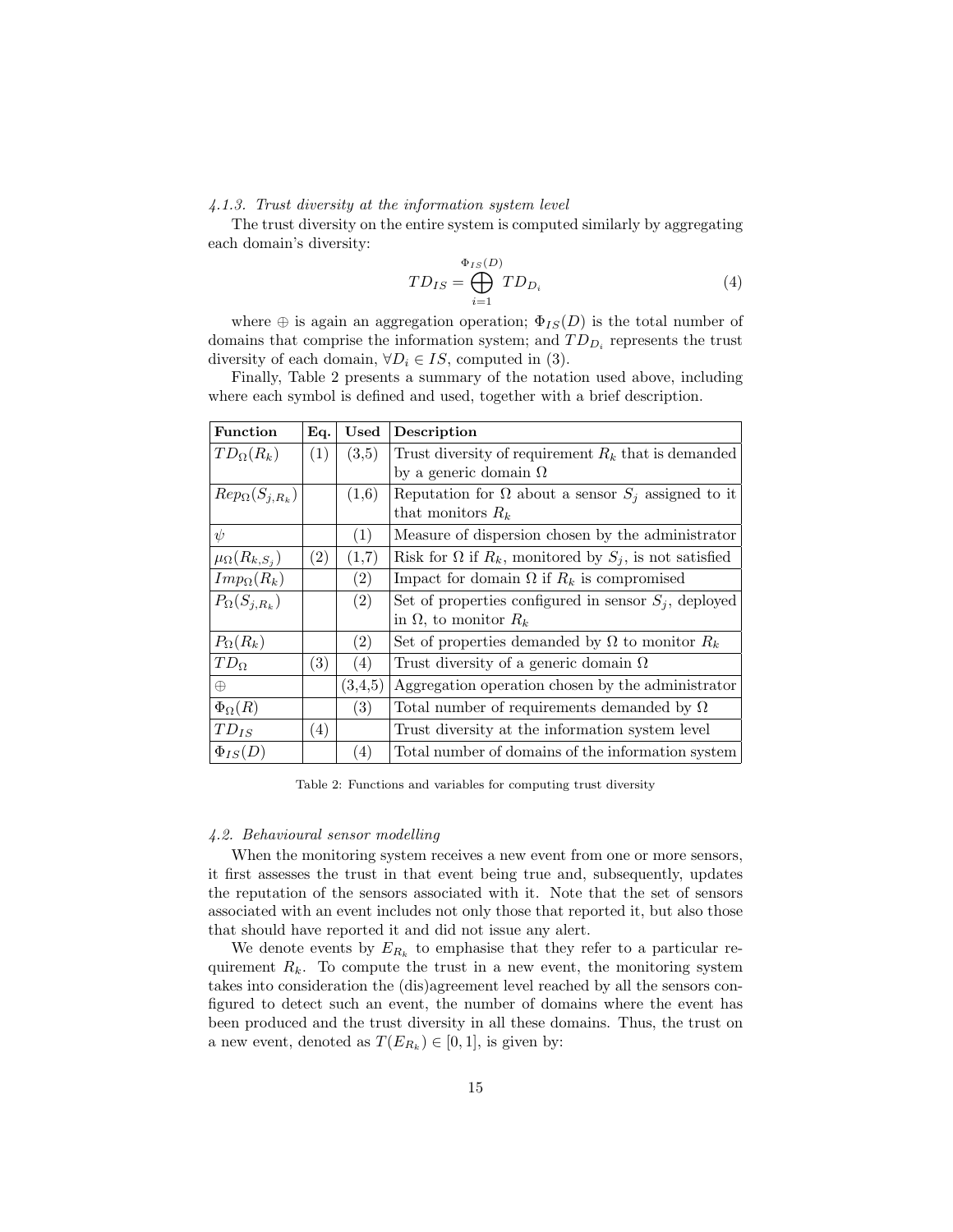$$
T(E_{R_k}) = \bigoplus_{i=1}^{\Phi_D(E_{R_k})} |\delta_{D_i}(E_{R_k})| \cdot TD_{D_i}(R_k)
$$
\n
$$
(5)
$$

where  $\oplus$  is an aggregation operation;  $\Phi_D(E_{R_k})$  represents the number of domains where the event E reporting on the compromise of  $R_k$  has been generated;  $\delta_{D_i}(E_{R_k})$  is the absolute agreement level reached by the sensors deployed in the *i*-th domain  $D_i$ , related to the generation of  $E_{R_k}$ ; and  $TD_{D_i}(R_k)$  is the trust diversity of each  $D_i$  where  $E_{R_k}$  has been generated, as given in (1). Note that the aggregation operations chosen for  $(3)$ ,  $(4)$  and  $(5)$  can be different.

Trust in an event, as defined in (5), expresses the confidence that the monitoring system can place in such an event when it is reported by sensors, either as a consequence of an honest behaviour, producing a true positive, or exhibiting a malicious behaviour, producing an MFP.  $T(E_{R_k})$  only computes the trust on  $E_{R_k}$  indicating whether it is truthful or not. The discrimination between both types of events is achieved by the agreement level amongst sensors.

The agreement level reached by sensors follows a voting-based scheme that takes into account the reputation of the sensors that have sent the event  $E_{R_k}$ and those that have not done it but however are configured to detect it. Hence, the agreement amongst the sensors of a domain  $\Omega$  involved in reporting  $E_{R_k}$ , denoted as  $\delta_{\Omega}(E_{R_k}) \in [-1,1]$ , can be computed by using (6).

$$
\delta_{\Omega}(E_{R_k}) = \frac{\sum_{j=1}^{\Phi_{S_{\Omega}}(E_{R_k})} Rep_{\Omega}(S_{j,R_k})}{\Phi_{S_{\Omega}}(E_{R_k})} - \frac{\sum_{j=1}^{\Phi_{S_{\Omega}}(\neg E_{R_k})} Rep_{\Omega}(S_{j,R_k})}{\Phi_{S_{\Omega}}(\neg E_{R_k})}
$$
(6)

where  $\Phi_{S_{\Omega}}(E_{R_k})$  is the number of sensors deployed in  $\Omega$  that have sent the event  $E_{R_k}$ , while  $\Phi_{S_{\Omega}}(\neg E_{R_k})$  is the number of sensors in  $\Omega$  that did not report it; and  $Rep(S_{j,R_k})$  represents the reputation of the j-th sensor deployed in  $\Omega$ that is configured to monitor  $R_k$ . A neutral agreement, i.e.,  $\delta_{\Omega}(E_{R_k}) = 0$ , indicates total uncertainty on whether  $E_{R_k}$  is actually a true or false positive. Similarly,  $\delta_{\Omega}(E_{R_k}) = 1$  indicates full confidence on the fact that the event is a true positive reported by sensors we trust, while  $\delta_{\Omega}(E_{R_k}) = -1$  indicates full confidence in  $E_{R_k}$  being an MFP coming from dishonest sensors.

As sensors can report their detection responses about the same event in different time instants, it is required to establish a mechanism that allows the monitoring system to gather all instances of an event before knowing the proper agreement level reached by sensors (i.e., before executing the previous votingbased scheme). In this sense, many research works in IDS-based solutions make use of the concept of *time window*, where events are gathered in a given period of time of, for example, two seconds [8].

Note that the agreement function in (6) is a straightforward majority-based voting scheme. More complex procedures can be used, for example, by clustering sensors' reputation according to their trust diversity. For the purposes of this work, the choice of which scheme to use is quite irrelevant, as long as they provide a good (dis)agreement level when assessing an event.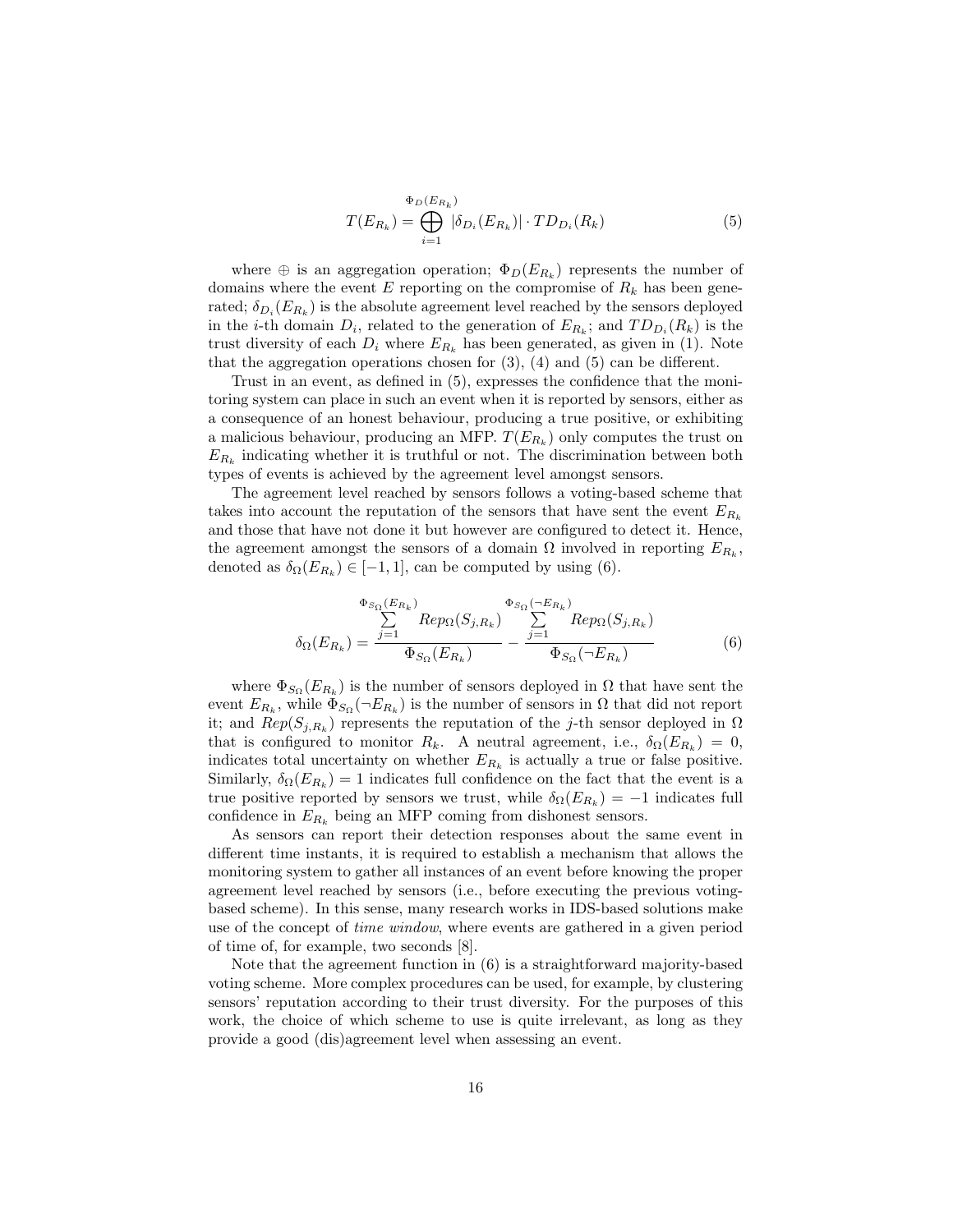Once  $T(E_{R_k})$  is obtained, the system can decide if the event is reliable enough to be considered as truthful. The simplest way to do this is by checking whether  $T(E_{R_k}) \geq T_{\sigma}$ , where  $T_{\sigma}$  is some minimum confidence threshold set by the administrator. Richer decision models are possible too. For example, events can be grouped into different classes according to their trust, so priority will be given to those more trustworthy. How such information is used is an element external to our system.

#### *4.3. Updating sensors' reputation*

The overall trust value derived for each event can be used to update the reputation of all the sensors associated with it. Associated sensors will be then rewarded or punished, increasing or decreasing their reputation depending on the global assessment of the event and their behaviour in reporting it.

The reputation update process takes into account three factors: 1) the global assessment of the event, explained in the previous section; 2) the behaviour observed for each sensor, i.e., if it reported the event or not, and if it should have done so; and 3) a mechanism to adjust reputation over time, so that recent behaviours weigh more than older ones. Thus, the reputation of sensor  $S_j$  at time t, denoted as  $Rep(S_j)^{(t)}$ , is updated as follows:

$$
Rep(S_j)^{(t)} = \omega \cdot Rep(S_j)^{(t-1)} + (1 - \omega) \cdot \frac{\sum_{k=1}^{\Phi_{S_j}(E)} Sat(S_j, E_k) \cdot \mu(R_{E_k, S_j}) \cdot \xi(E_k)}{\Phi_{S_j}(E)}
$$
(7)

where  $Rep(S_j)^{(t-1)}$  is the latest reputation stored for  $S_j$ ;  $\Phi_{S_j}(E)$  represents the total number of events in which  $S_j$  has been involved, either because it has sent the event or because it failed to report when it is configured to detect it;  $Sat(S_i, E_k) \in [0, 1]$  is the satisfaction with the behaviour shown by  $S_i$  regarding the k-th event;  $\mu(R_{E_k,S_j})$  is the risk associated with the requirement affected by  $E_k$ , computed in (2); and  $\xi(E_k) \in [0,1]$  is a forgetting factor for the time passed since  $E_k$  was reported up to the current time t. The weight of each term in (7) is controlled by  $\omega \in [0, 1]$ , which accounts for the importance of past behaviour.

The satisfaction model for the behaviour of a sensor  $S_j$  involved in a particular event  $E_k$ , denoted  $Sat(S_j, E_k)$ , depends on the trust placed in such an event during its assessment –given by (5)– and the subsequent action taken by  $S_j$  with respect to that event: reporting or not. This satisfaction is computed as:

$$
Sat(S_j, E_k) = \begin{cases} |\delta(E_k)| & \text{if } (T(E_k) \ge T_\sigma \land S_j \subseteq G_S(E_k)) \\ \lor (T(E_k) < T_\sigma \land S_j \nsubseteq G_S(E_k)) \\ -|\delta(E_k)| & \text{otherwise} \end{cases} \tag{8}
$$

where  $|\delta(E_k)|$  is the agreement level reached by sensors deployed in the same domain as  $S_i$ , computed in (6);  $T(E_k)$  is the trust on  $E_k$ , computed in (5);  $T_{\sigma}$ is the threshold set by the administrator to decide whether  $E_k$  is trustworthy or not; and  $G_S(E_k)$  is the set of sensors that have generated  $E_k$ .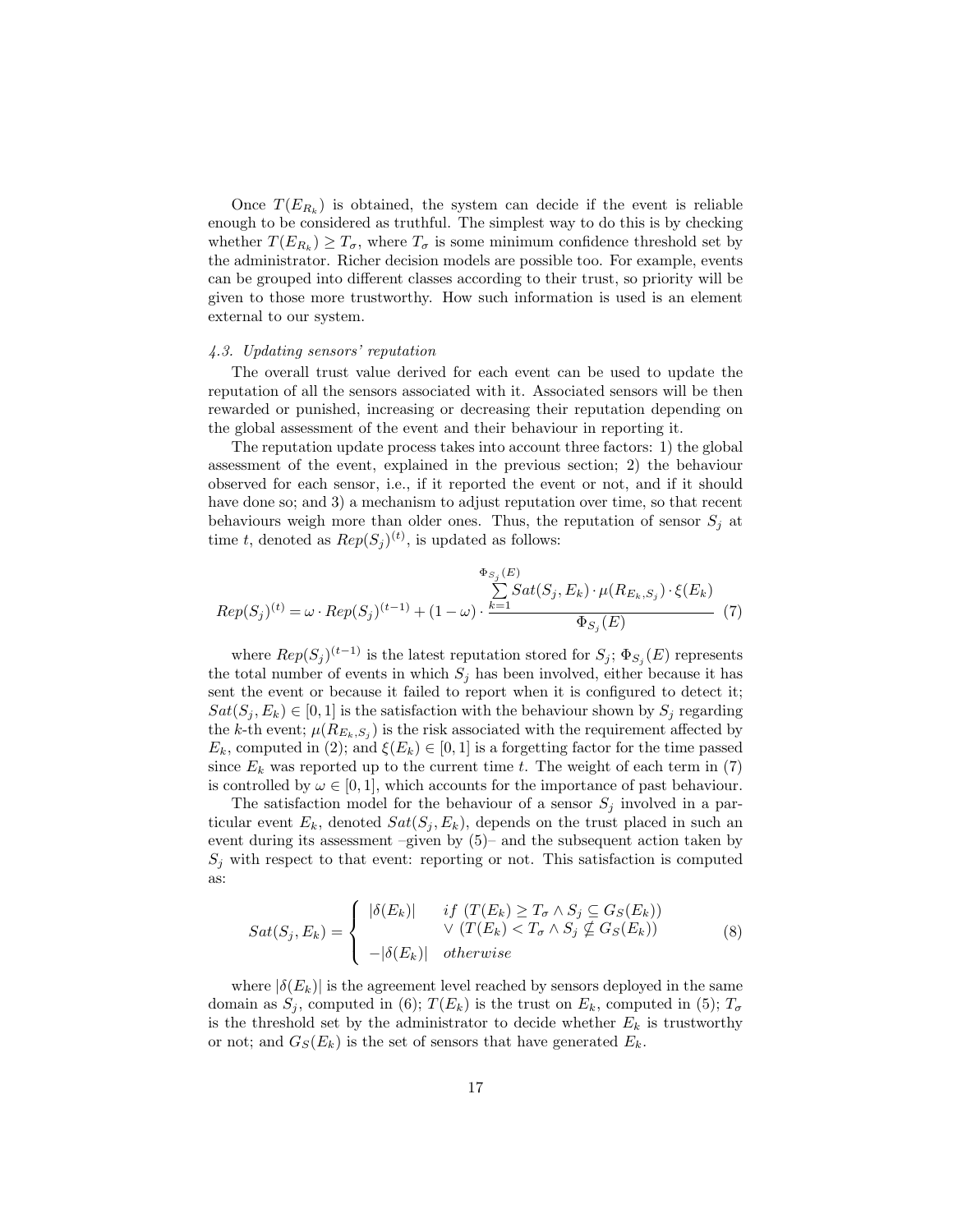This satisfaction with events contributes to the reward or punishment of sensors in reputation terms. If the event is considered genuine and it has been sent by the sensor, or if it is not genuine and it has not been sent by the sensor –it is not an MFP–, the sensor will be rewarded by increasing its reputation. Otherwise, if the event is genuine and the sensor did not report it –it is an MFN–, or if it actually did not happen and the sensor reported it –it is an MFP–, the sensor will see its reputation decreased.

Finally, it is also crucial to incorporate a suitable time-dependent function to model the weight of sensor behaviours exhibited at different time instants. For example, it seems reasonable that recent behaviours should have more importance than those observed time ago. Such a function is generally known in the literature as a *forgetting factor* [15], and it is often modelled as a linear function where the relative importance between two events maintains a constant proportion over time. Other alternatives exist. For example, humans tend to give more importance to the difference between events if they are recent [16]. In this work, we follow this approach and model the forgetting factor as:

$$
\xi(E_k) = e^{-\Delta t (E_k)^{\lambda}} \tag{9}
$$

where  $\Delta t(E_k)$  is the difference between the current time and the time when the event  $E_k$  was generated; and  $\lambda$  defines the variation of the forgetting factor by giving higher or lower values to the events generated more recently. The effect of this weight is graphically illustrated in Figure 4.



Figure 4: Importance of events over time (forgetting factor)

The importance of an event may vary considerably over time depending on λ. For example, events are quickly forgotten when  $\lambda = 1/3$ , and the difference between events has a similar importance from a certain point on. On the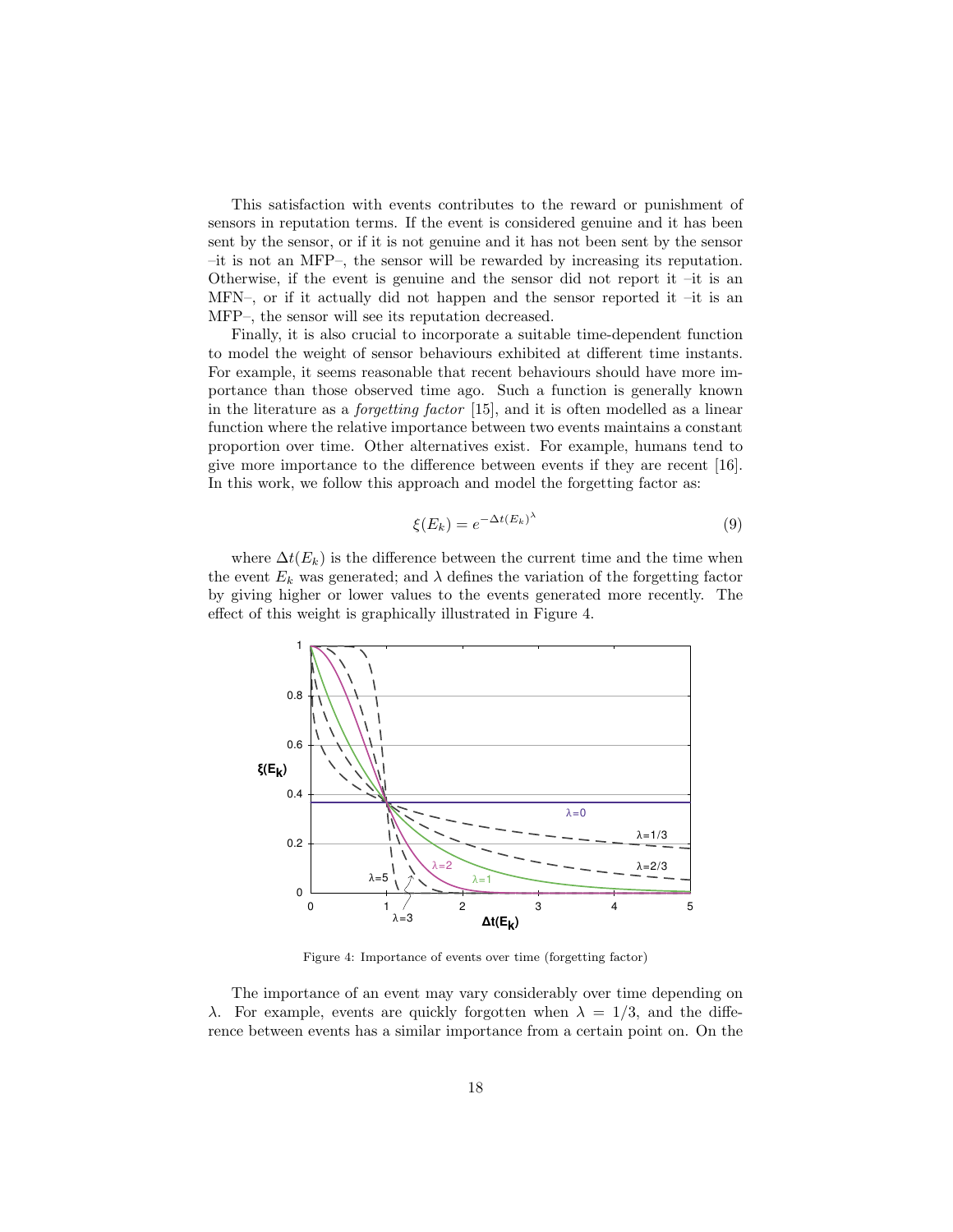contrary, for  $\lambda = 5$  recent events maintain a high importance but are rapidly forgotten.

#### *4.4. Evolving towards a new state*

There are several reasons to switch from a monitoring configuration to a new one. One natural goal is to improve the monitoring quality in terms of the requirements demanded by the information system. Another could be to rapidly identify dishonest or incapable sensors, even if in doing so we leave some parts of the system with a deficient protection.

In this work, we choose the overall trust diversity as an indicator of the monitoring quality. Note that, because of the way that we have defined it, it can be easily understood as a measure of the *quality of the placement*. Thus, when it is too low, we have no means to detect dishonest behaviours exhibited by sensors and, therefore, the situational picture is no longer useful.

As discussed in Section 4.1, trust diversity is defined at three different levels. Consequently the reconfiguration decision can be made at any of them. However, moving sensors amongst domains can potentially affect various diversity values, which might force us to recompute trust diversity at upper levels. This fact does not imply that further computations are required. For example, all sensors will keep the same reputation score they had before enforcing the new monitoring configuration, regardless of whether they are relocated or not. Reputation would only change when their behaviour is subsequently assessed by using (7), provided that the trust diversities have changed due to the new neighbouring sensors' reputation.

As for *when* a reconfiguration should take place, one could check if the trust diversity for each requirement  $R_k$  –computed in (1)– is below some tolerable threshold. Thus, if  $TD_{\Omega}(R_k) < TD_{\Omega,\sigma}(R_k)$ , the monitoring system should move to a new state that provides such a protection. Alternatively, reconfiguration may be triggered by thresholds associated with the trust diversity at the information system or at the domain level. Note that it is perfectly possible to define different thresholds for different requirements and different domains.

Decisions about reconfiguring sensor placements can be driven by more complex rules. For example, sensors may be dynamically deployed when needed. In [8], it is suggested to count the number of events received in a predefined time window and pay more attention, e.g., by assigning more sensors, to those domains where more events are happening. We suggest keeping an eye on the converse too, i.e., to sensors that report too little, as this might be evidence of MFNs.

Finally, and as we did previously, Table 3 summarises functions, variables and other parameters introduced above to model sensor behaviour.

#### 5. Experimental results

In this section, we discuss some experimental results obtained with a prototype implementation of the ideas presented in this paper. The fundamental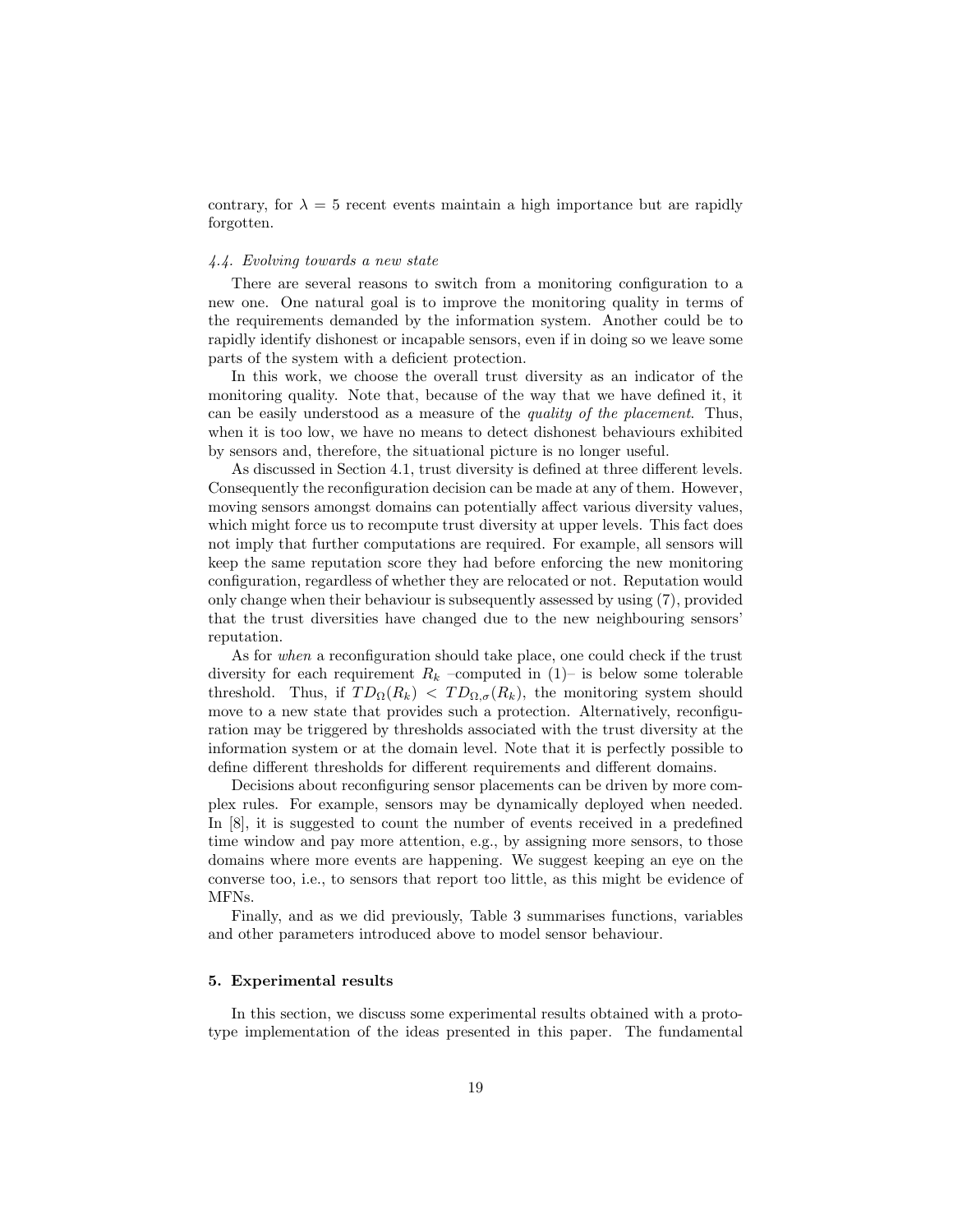| <b>Function</b>                   | Eq. |       | Used Description                                                                            |  |  |
|-----------------------------------|-----|-------|---------------------------------------------------------------------------------------------|--|--|
| $T(E_{R_k})$                      | (5) | (8)   | Trust on an event E that affects requirement $R_k$                                          |  |  |
| $\Phi_D(E_{R_k})$                 |     | (5)   | Total number of domains where E affecting $R_k$                                             |  |  |
|                                   |     |       | $(E_{R_k})$ was reported                                                                    |  |  |
| $\delta_{\Omega}(E_{R_k})$        | (6) | (5,8) | Agreement level reached by the sensors deployed in                                          |  |  |
|                                   |     |       | domain $\Omega$ involved in reporting $E_{R_k}$                                             |  |  |
| $\Phi_{S_{\Omega}}(E_{R_k})$      |     | (6)   | Number of sensors deployed in $\Omega$ reporting $E_{R_k}$                                  |  |  |
| $\Phi_{S_{\Omega}}(\neg E_{R_k})$ |     | (6)   | Number of sensors deployed in $\Omega$ not reporting $E_{R_k}$                              |  |  |
| $Rep(S_i)^{(t)}$                  | (7) |       | Reputation of sensor $S_j$ at time t                                                        |  |  |
| $Rep(S_i)^{(t-1)}$                |     | (7)   | Latest reputation of $S_i$                                                                  |  |  |
| $\omega$                          |     | (7)   | Weight balancing the importance between past and                                            |  |  |
|                                   |     |       | current behaviours                                                                          |  |  |
| $\Phi_{S_i}(E)$                   |     | (7)   | Number of events E in which $S_j$ was involved                                              |  |  |
| $Sat(S_j, E_k)$                   | (8) | (7)   | Satisfaction on $S_i$ 's behaviour in reporting $E_k$                                       |  |  |
| $\xi(E_k)$                        | (9) | (7)   | Forgetting factor for $E_k$                                                                 |  |  |
| $T_{\sigma}$                      |     | (8)   | Threshold set by the administrator to decide if an                                          |  |  |
|                                   |     |       | event is trustworthy or not                                                                 |  |  |
| $G_S(E_k)$                        |     | (8)   | Set of sensors in S that reported $E_k$                                                     |  |  |
| $\Delta t(E_k)$                   |     | (9)   | Time difference since $E_k$ was reported                                                    |  |  |
| $\lambda$                         |     | (9)   | Weight putting higher or lower importance<br><sub>on</sub><br>events reported more recently |  |  |

Table 3: Functions and variables involved in modelling the behaviour of a sensor

aim is to demonstrate how the joint operation of reputation, trust diversity and reconfiguration strengthens the quality of network monitoring, both increasing the quality of the assessments made about the information received from sensors and adapting the sensor system accordingly.

# *5.1. Experimental setting*

We have built a simulator that allows us to specify information systems (in terms of domains and requirements) and monitoring capabilities (number of sensors, their features and their location), as discussed above. A simulation takes as input these two specifications and the sequence of events that will take place: where and when attack attempts will happen and which sensors are progressively compromised. At each time instant, a number of such events takes place and the affected sensors respond in accordance with their reputation by reporting or not. Once all alerts have been received, the system assesses the trust in the reported event, updates sensor reputations and decides on reconfiguration, if needed.

In the experiments described below we have used an information system composed of 20 domains, 10 requirements and 500 sensors. For simplicity, only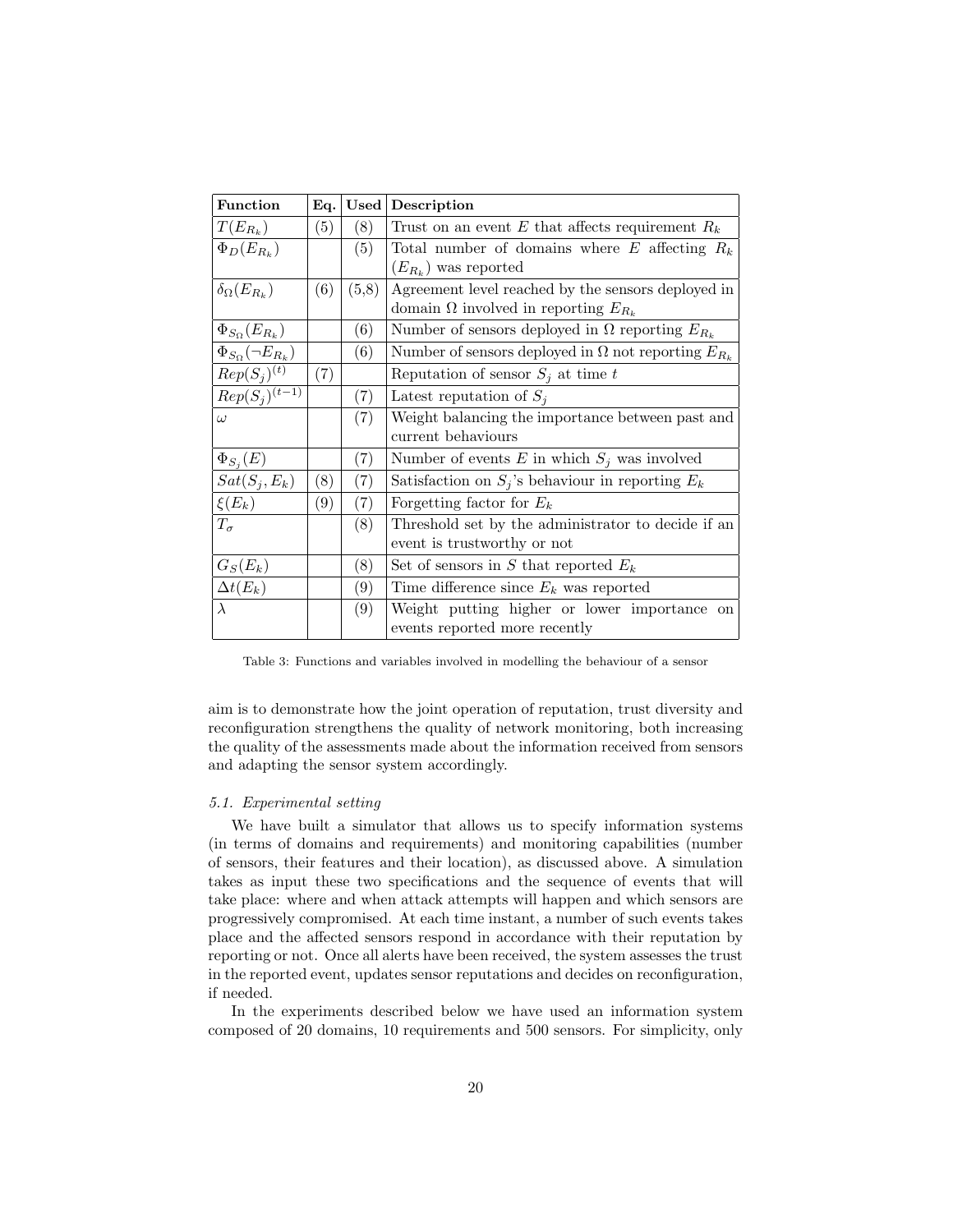one property per requirement is considered. Each sensor's initial reputation is assigned a random number in [0, 1].

In order to demonstrate the benefits of reconfiguration, we used a simple optimisation algorithm to search for new placements. Over the last decades, problems with a very similar structure have been approached by means of heuristic optimisation procedures, in some cases with remarkable results such as the ones presented in [17, 18]. In our case, we used a variant of a simulated annealing algorithm [19], which can be viewed as a basic hill-climbing algorithm coupled with the probabilistic acceptance of non-improving solutions [20].

The search starts at some initial solution  $S_0 \in \mathbb{S}$ , where S denotes the entire solution space. We represent placements as unique assignments of each sensor to one domain. The algorithm employs a control parameter  $T \in \mathbb{R}^+$  known as the *temperature*. This starts at some positive value  $T_0$  and is gradually lowered at each iteration, typically by geometric cooling:  $T_{i+1} = \alpha T_i, \alpha \in (0,1)$ . At each temperature, a number MIL (Moves in Inner Loop) of neighbour states are considered. A candidate state C in the neighbourhood  $N(S_i)$  of  $S_i$  is obtained by applying some move function to  $S_i$ . In our case, this consists of randomly deciding whether to swap the location of two sensors, or randomly picking one sensor and moving it to a different domain. In this process, it is guaranteed that the detection requirements are satisfied.

The new solution is accepted if it is better than  $S_i$  (as measured by a fitness function  $F : \mathbb{S} \to \mathbb{R}$ . To escape from local optima, the technique may also accept a candidate that is slightly worse than  $S_i$ , meaning that its fitness is no more than  $|T \ln U|$  lower, with U a uniform random variable in  $(0, 1)$ . As T becomes smaller, this term gets closer to 0, so as the temperature is gradually lowered it becomes harder to accept worse moves. In our case, function  $F$  is simply the trust diversity of the information system.

The algorithm terminates when some stopping criterion is met, usually after a fixed number MaxIL of inner loops have been executed, or when some maximum number MUL of consecutive inner loops without improvements has been reached. The basic algorithm is shown in Algorithm 1.

#### Algorithm 1 Basic simulated annealing for maximisation problems

|    | 1: $S \leftarrow S_0$                       |
|----|---------------------------------------------|
|    | 2: $T \leftarrow T_0$                       |
|    | $3:$ repeat                                 |
| 4: | for MIL times do                            |
| 5: | Pick $C \in N(S)$ with uniform probability  |
| 6: | Pick $U \in (0,1)$ with uniform probability |
|    | 7: if $F(C) > F(S) + T \ln U$ then          |
| 8: | $S \leftarrow C$                            |
| 9: | end if                                      |
|    | $10:$ end for                               |
|    | 11: $T \leftarrow \alpha T$                 |

```
12: until criterion is met
```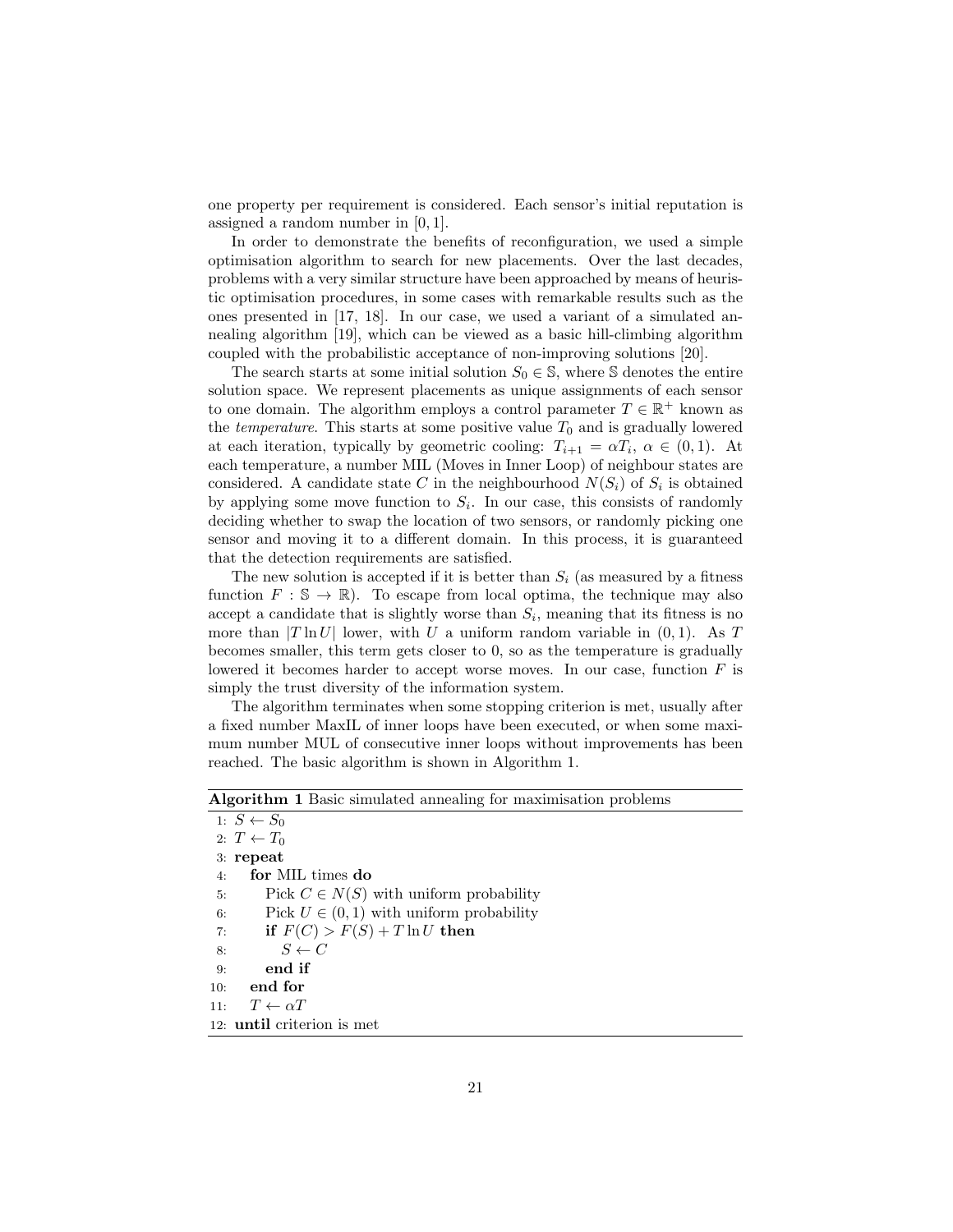Simulated annealing offers a good balance between simplicity of the optimisation procedure and quality of the found solutions. This was the main reason for choosing it for rapid prototyping and experimentation. As shown later, such a simple search mechanism suffices to find significantly improved placements. Note, however, that optimality is not guaranteed, and more sophisticated optimisation algorithms will very likely provide better solutions. In practice, the choice of one optimisation algorithm or another will depend on a number of factors, including the time betwen reconfigurations, the place where the search will take place (centralized vs. distributed), etc. In any case, we emphasise that the specific optimisation procedure is an external element to our proposal and different schemes can be used as long as they improve trust diversity.

In our simulations the search for a better placement is triggered when trust diversity falls below a given threshold. (This depends on the choice of measure of dispersion and aggregation operations.) The search parameters certainly need some tuning depending on how much time is given to searching for a better placement.

#### *5.2. Experiment 1: Improving trust assessment*

In this first experiment we show how trust assessment on the events  $-T(E_k)$ , computed in (5)– varies depending on the trust diversity amongst sensors in a given sensor placement. Thus, the agreement level reached by sensors in assessing such events will be a key factor in deciding if they are truthful. If not, they will be discarded to achieve a better detection coverage.

Let us consider the monitoring configuration shown in Figure 5a. Each row in the map represents a domain and each column represents a requirement. A cell  $(i, j)$  is given a colour indicating the trust diversity of the j-th requirement in the i-th domain. A gray scale has been used, with darker colours indicating low trust diversity and vice versa. IQR has been chosen as measure of dispersion, as defined in (1). Cells represented with a  $\times$  indicate that the domain does not require protection for such a requirement. In the figure, the trust diversity values for each domain and for the entire placement are shown too.

The placement shown in Figure 5a corresponds to the one existing at a given simulation time, whereas Figure 5b shows the placement configuration suggested by the *Optimisation* module. We can observe that the trust diversity increases considerably in all the domains, resulting in an overall increase of 92.24% (it jumps from 0.4277 to 0.8222).

In order to compare both monitoring configurations, we simulated 2000 events (1000 true positives and 1000 MFPs) and evaluated the overall trust assessment obtained depending on sensors' reports, as defined in (5). The reputation of each sensor remains the same in order to maintain the same experimental conditions for both configurations. Table 4 shows the average results obtained. Four different measures of dispersion have been chosen for (1) and four aggregation operations are used for (5).

As shown in Table 4, the average trust that the system derives for the same events varies considerably from the initial sensor placement –Figure 5a– to the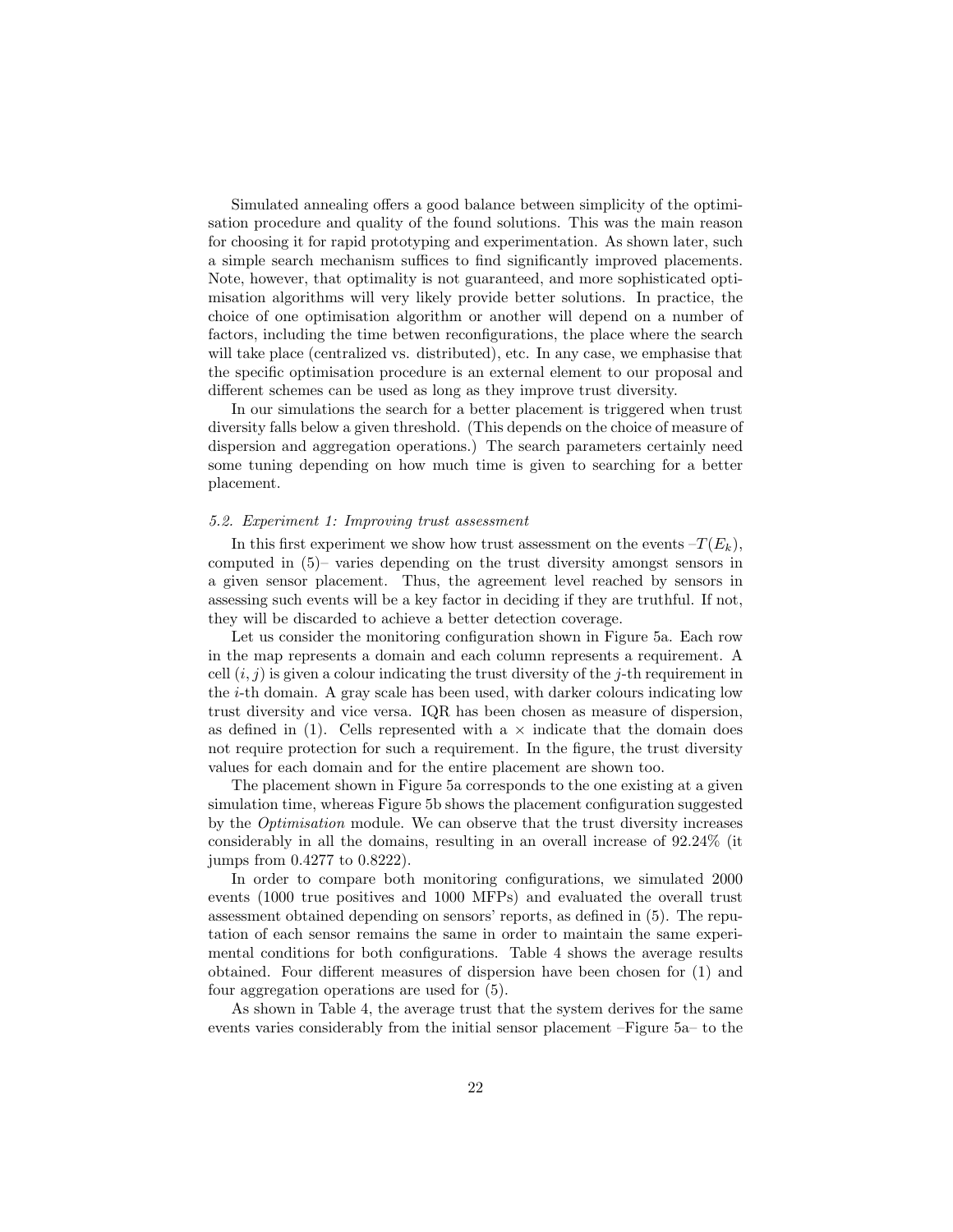

Figure 5: Getting a more reliable new state

|                                 |                          | Measure of dispersion  |                       |                    |        |
|---------------------------------|--------------------------|------------------------|-----------------------|--------------------|--------|
|                                 | Aggregation<br>operation | Absolute<br>difference | Standard<br>deviation | Mean<br>difference | IQR    |
| 95                              | Minimum value            | 0.0663                 | 0.0233                | 0.0189             | 0.0273 |
| ಡ<br>Initi                      | Maximum value            | 0.4698                 | 0.1541                | 0.1682             | 0.2892 |
|                                 | Arithmetic mean          | 0.2587                 | 0.0800                | 0.0862             | 0.1377 |
|                                 | Harmonic mean            | 0.1927                 | 0.0525                | 0.0636             | 0.0898 |
|                                 |                          |                        |                       |                    |        |
| S <sub>2</sub><br>.<br>mal<br>匞 | Minimum value            | 0.1129                 | 0.1086                | 0.0751             | 0.0973 |
|                                 | Maximum value            | 0.4837                 | 0.4748                | 0.4308             | 0.9062 |
|                                 | Arithmetic mean          | 0.2885                 | 0.3658                | 0.3269             | 0.6013 |
|                                 | Harmonic mean            | 0.2351                 | 0.2653                | 0.2277             | 0.3315 |

Measure of dispersion

Table 4: Average trust on events for different measures, operations and sensor placements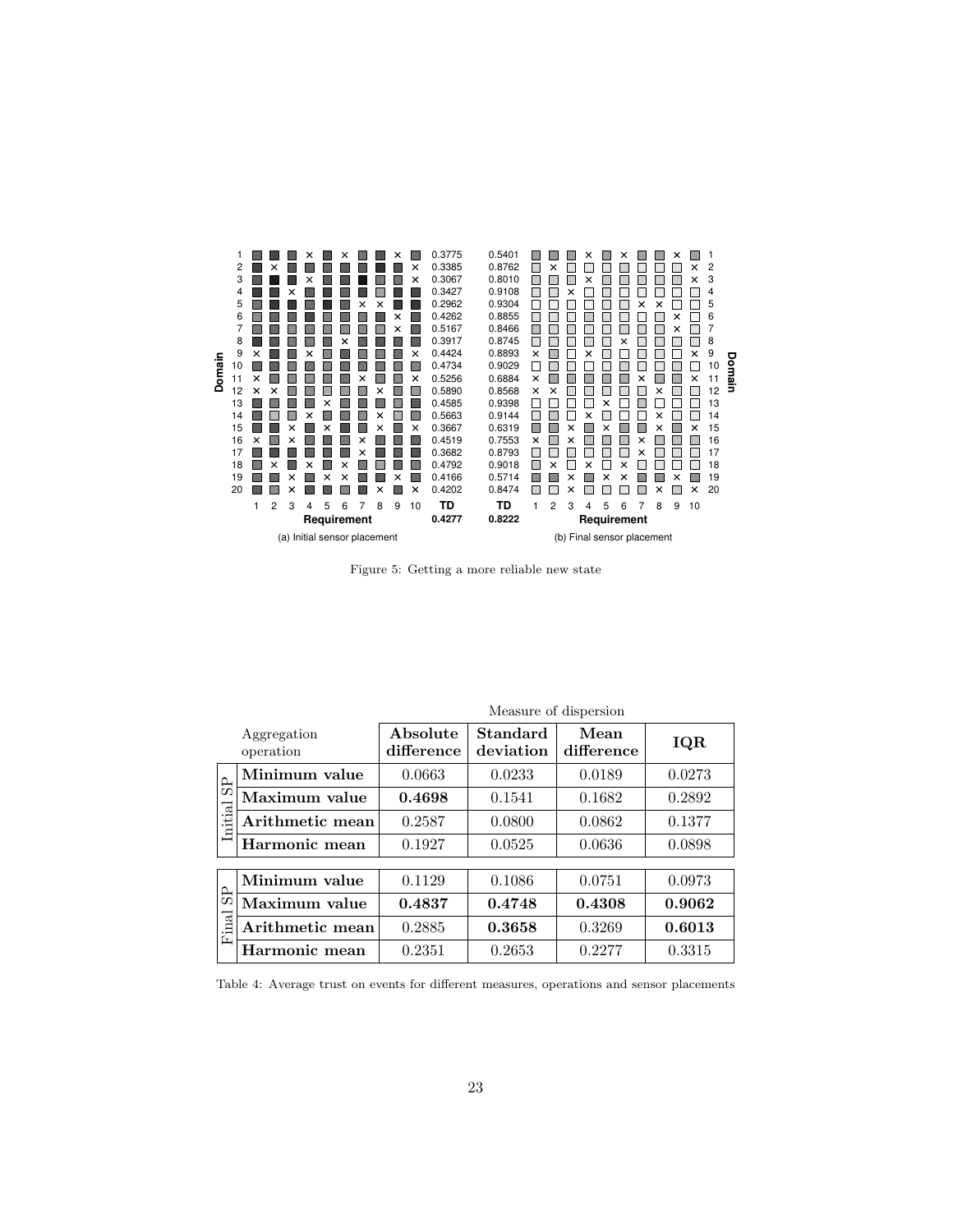new monitoring configuration with higher trust diversity amongst its sensors –Figure 5b. Results also vary depending on the particular choice of functions used in (1) and (5). In our experiments, we found that the best performing aggregation operation is the arithmetic mean, while the standard deviation and IQR tend to offer the best results as measures of dispersion.

It is worth mentioning that the trust threshold used to accept or discard an event is a critical factor.  $T_{\sigma}$  should be defined in a different way depending on the choice of functions. For example, if  $T_{\sigma} = 1/3$  (marked in bold in Table 4) and the arithmetic mean and the standard deviation or IQR are chosen, then all events will be discarded in the initial sensor placement (SP) as they are not reliable enough. Better results could be obtained using the absolute difference and the maximum, although they are functions that do not take into consideration the data distribution; only two sensors are required, one with the highest reputation and another with the lowest one, to reach the maximum trust diversity. Instead, the standard deviation, mean difference and IQR generally provide better results as they consider not only the data dispersion but also their distribution. Experiment 3, presented later in Section 5.4, analyses in more depth the influence of the trust threshold in accepting and discarding events for a given measure of dispersion and aggregation operation.

The increase in the trust assessment over these events translates into a better discrimination between honest and bogus events (i.e., between true positives and MFPs, respectively). This is directly related to the level of agreement reached amongst the sensors affected by an event. The average agreement levels amongst sensors in the initial sensor placement, computed in (6), are 0.3139 and -0.3102 in assessing honest and bogus events, respectively. Although the average trust on such events is quite low, as shown in Table 4, sensors do not reach a satisfactory agreement level, demonstrating the uncertainty in assessing what is really happening. Instead, agreement levels reach 0.7253 (honest events) and -0.7098 (bogus events) in the final sensor placement, thus providing sufficient agreement to accept or discard them.

The overall consequences of such an improvement translate into a remarkable improvement in detection quality, as shown in Table 5. We have set a minimum threshold of 0.5 to consider an agreement level amongst sensors as satisfactory; that is,  $\delta_{\Omega}(E_{R_k}) \geq 0.5$  in (6).

|            | Honest events |           | Bogus events |               |  |
|------------|---------------|-----------|--------------|---------------|--|
| Accepted   |               | Discarded | Accepted     | Discarded     |  |
| Initial SP | 61            | 939       | 942          | 58            |  |
| Final SP   | 843           | 157       | 159          | 841           |  |
|            |               |           |              |               |  |
|            | true positive | MFN       | <b>MFP</b>   | true negative |  |

Table 5: Events accepted and discarded depending on agreement levels reached by sensors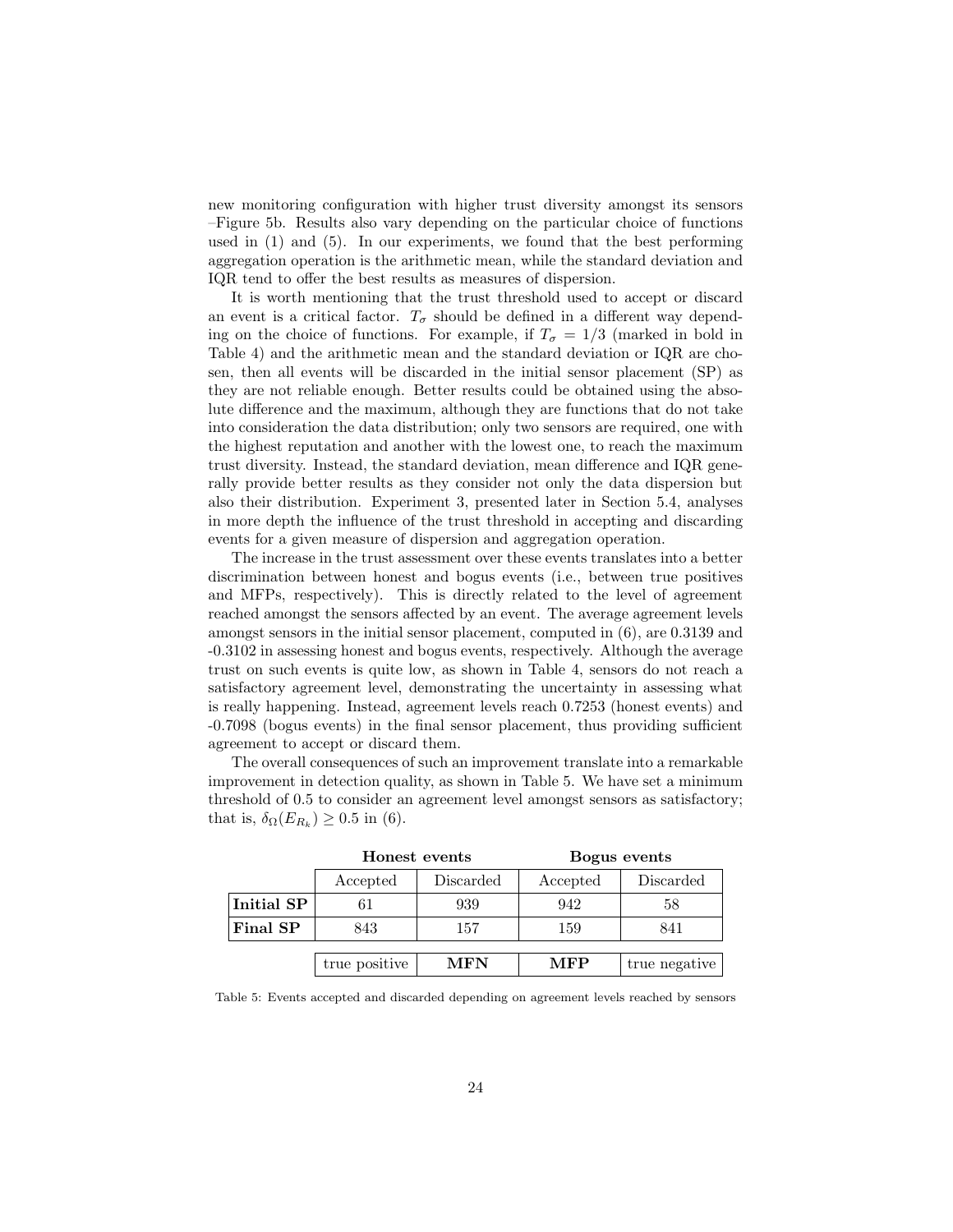#### *5.3. Experiment 2: Resilience to misbehaviour*

Apart from the benefits in terms of detection quality, analysed and discussed in the previous experiment, sensor placements with higher trust diversity show higher resilience to the presence of malicious or unreliable sensors. We have explored this in a second set of experiments. Starting with a given monitoring configuration, we simulate how the system is affected by an increasing number of compromised sensors that report falsely. At each step, i.e., with a given percentage of compromised sensors, we inject 2000 events as before (half honest, half bogus) and compute the overall trust derived by the system for each one of them. Figure 6 shows the distribution (box plots) and average values (lines) of trust values for two monitoring configurations with low (blue) and high (red) trust diversity.



Figure 6: Distribution of trust values over events for varying number of compromised sensors

There is a common behaviour in both cases: trust decreases as the number of malicious sensors increases, reaching a minimum when the disparity in their reputations is maximal (i.e., around 50% of each type). From that point on, malicious behaviour prevails and honest sensors are incorrectly accused of misbehaving by the weight of the majority. This will inevitably affect their reputation and, indirectly, those of dishonest sensors too, which will see their reputation increased. As a consequence, trust will increase again, although now the system is completely deceived in its perception of what is really happening. Note that this is unavoidable in any trust-driven system.

However, trust diversity makes a difference here. Firstly, as discussed in the previous experiment, trust in events increases dramatically with an optimised configuration. This is clearly noticeable here. Besides, the overall trust comparing the two monitoring configurations as the number of malicious sensors increases, i.e., the decreases in both curves, is larger in the final sensor placement than in the initial one. This can play a key role in detecting which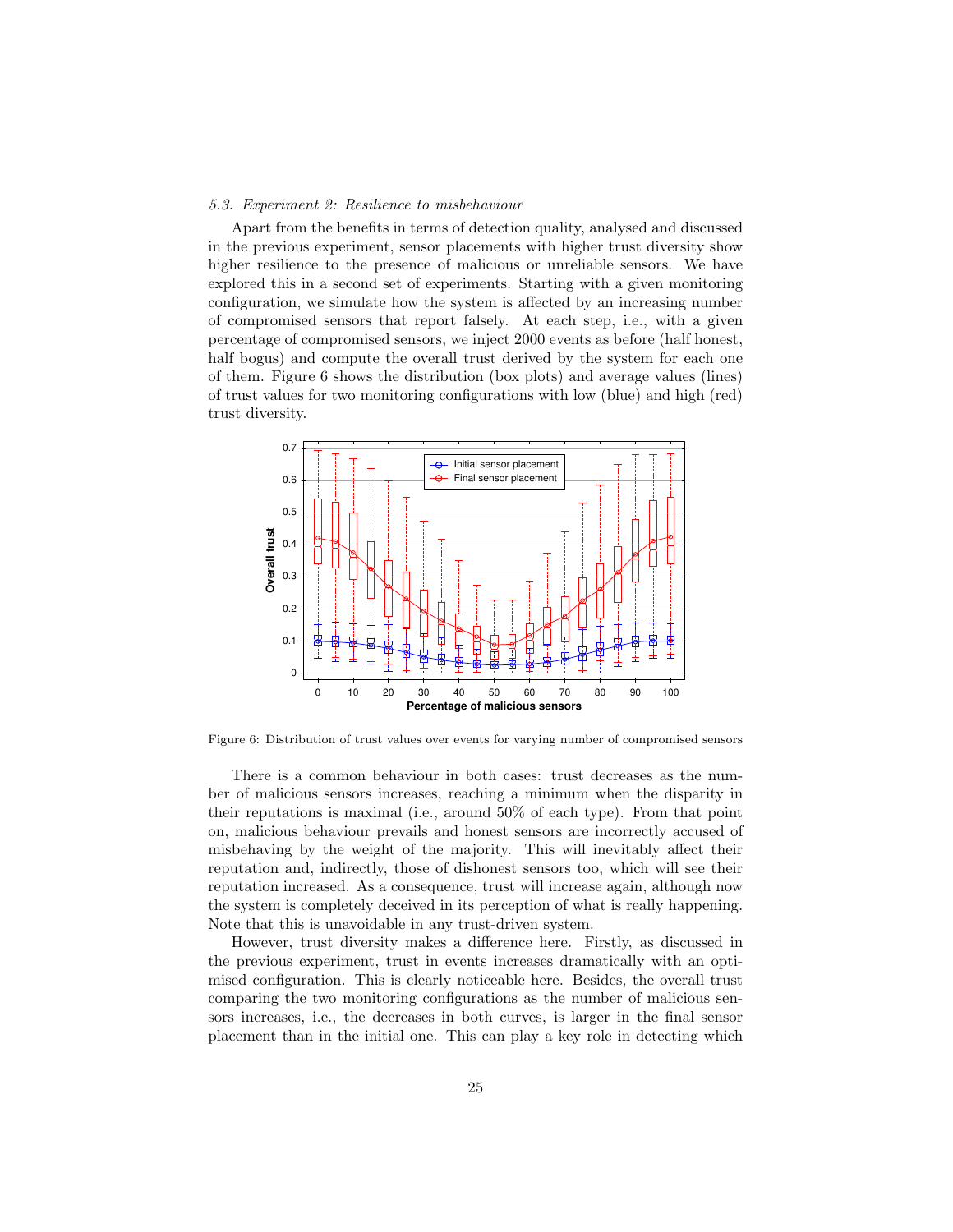parts of the detection network are being compromised (e.g., by observing that trust across all registered events gets lower and lower). Indirectly, the same phenomenon could be observed in the dynamics of reputation values for the population of sensors.

If the pace at which sensors are compromised is not very high, the administrator will notice this through a progressive decrease in the trust of the alerts. Contrarily, in placements with low trust diversity, this fact is more difficult to detect: an adversary can compromise sensors one by one, at a slow pace, and no significant changes in the overall trust might be observed.

#### *5.4. Experiment 3: Assessing agreement levels amongst sensors*

Having demonstrated the resilience to misbehaviour in trust terms our last experiment shows how trust diversity affects the agreement levels reached by sensors when the fraction of malicious sensors varies over time. We have run a new set of experiments using the same monitoring configurations described in the first experiment and shown in Figure 5. As before, the reputation of the sensors remains the same to maintain the same experimental conditions.

In this experiment, we run several simulations increasing the number of malicious sensors at each step, injecting 1000 honest events classified as true positives and, finally, computing the number of such events that are accepted by the system, indicating a minimum satisfaction in the agreement level reached by sensors according to several trust thresholds  $T_{\sigma}$ . Figure 8 shows the results for both monitoring configurations, where each curve reflects the number of events accepted for a given percentage of malicious sensors and for a fixed trust threshold; that is, we increase  $T_{\sigma}$  progressively to force greater agreement levels amongst sensors, computed as in (6), in order to accept an event as truthful. Note that no bogus events are injected here, as the curves will follow patterns complementary to those shown here.



Figure 7: Distribution of trust values over events for varying number of compromised sensors Figure 8: Agreement levels reached by sensors as they are progressively compromised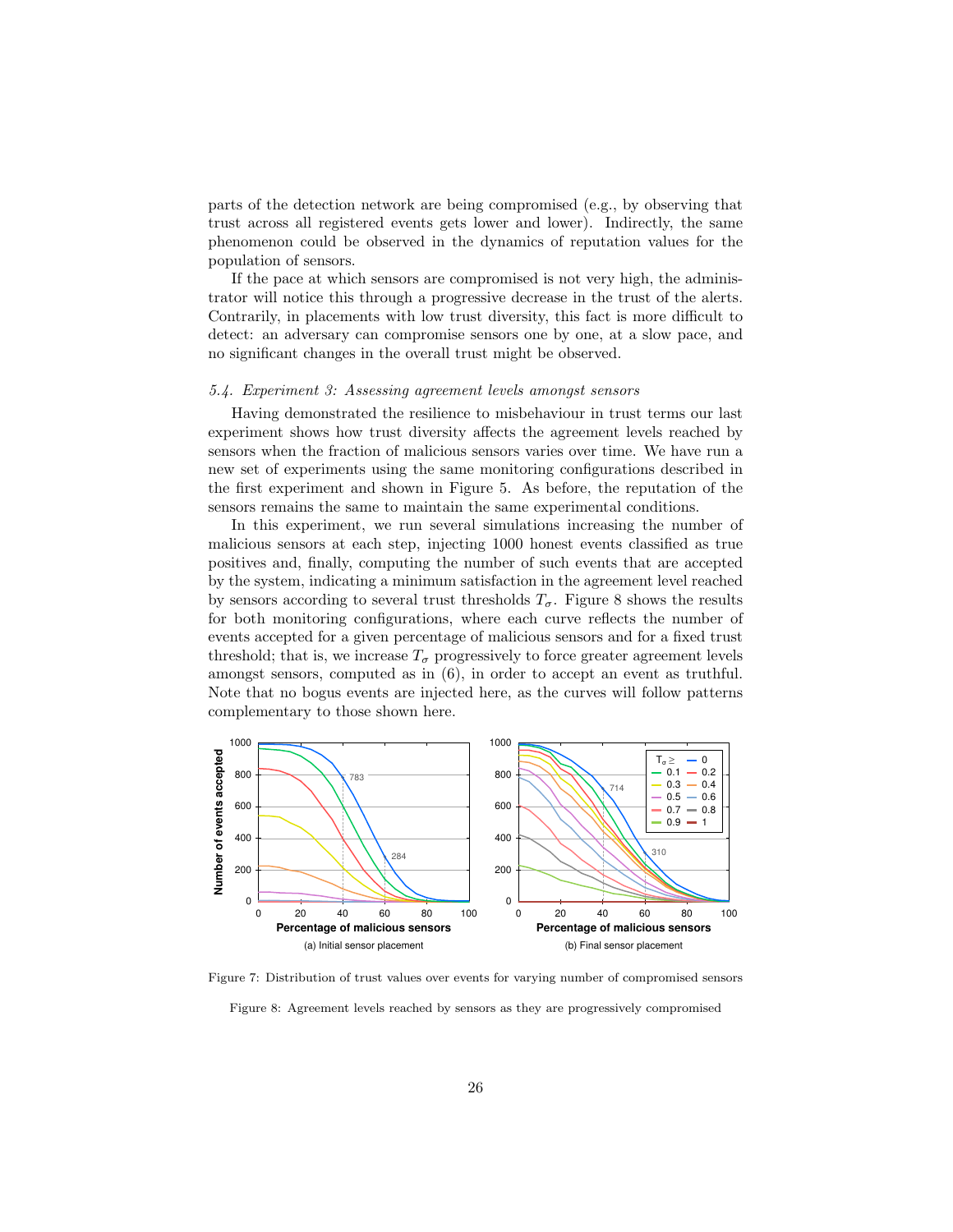Similarly to the previous experiment, agreement levels in both monitoring configurations decrease as the number of malicious sensors increases, achieving better results with the final sensor placement as it properly classifies a greater number of events for a given trust threshold. For example, the initial sensor placement with  $T_{\sigma} = 0.4$  presents similar results –number of accepted honest events– than the final sensor placement with  $T_{\sigma} = 0.9$ , a much more ambitious trust threshold for concluding that an event is true.

Another interesting conclusion can be drawn from the rate at which curves decrease as the number of malicious sensors increases. The drop for the initial sensor placement is more pronounced than for the final one. For example, for dotted lines in Figure 8, the range between 40% and 60% of malicious sensors delimits two zones with the greatest fall in agreement level terms for both configurations. For the initial sensor placement, the curve falls to 36.96% on average for a trust threshold range between 0 and 0.3, i.e.,  $0 \leq T_{\sigma} \leq 0.3$ , whereas there is a fall of 34.18% for the final sensor placement. This difference becomes greater when  $T_{\sigma} \leq 0.2$  (from 43.16% to 36.3%). This fact translates into better agreement levels –higher resilience– to the presence of malicious sensors when using a monitoring configuration with higher trust diversity.

It is also worth noting that, although the initial sensor placement provides a better result when there is a 40% level of malicious sensors with  $T_{\sigma} = 0$  (783) versus 714 accepted events), the remaining figures, more realistic from a trust threshold perspective, are worst when compared to the final sensor placement.

## 6. Related work

Collaborative Intrusion Detection Networks (CIDN) were developed with the aim of detecting attacks where pieces of evidence need to be gathered at different network locations and subsequently correlated. Besides, they can also reduce the costs involved in threat mitigation by sharing intrusion detection resources amongst networks [21].

A CIDN consists of multiple distributed detection units (sensors) logically organised in a network topology. In centralised systems, such as DIDS [22], DShield [23] and NSTAT [24], each sensor shares alerts with a central correlation unit. Hierarchical approaches, e.g., GrIDS [25], EMERALD [26] and DSOC [27], attempt to address the scalability issues of centralised approaches by organising detection units into a tree-like topology. Finally, fully distributed approaches operate with nodes participating in a periodic exchange of information, such as DOMINO [28] or the one proposed in [29] for Peer-to-Peer (P2P) networks. We refer the reader to [1] for a more comprehensive account of existing CIDN technologies.

CIDN involving different partners are rare nowadays, as organisations are particularly reluctant to share useful information with almost any other actor. Trust plays an important role in CIDN. In most cases, the overall detection accuracy depends on all parties exhibiting honest behaviour, particularly in terms of the trustworthiness of reported alerts. These issues are ignored or inadequately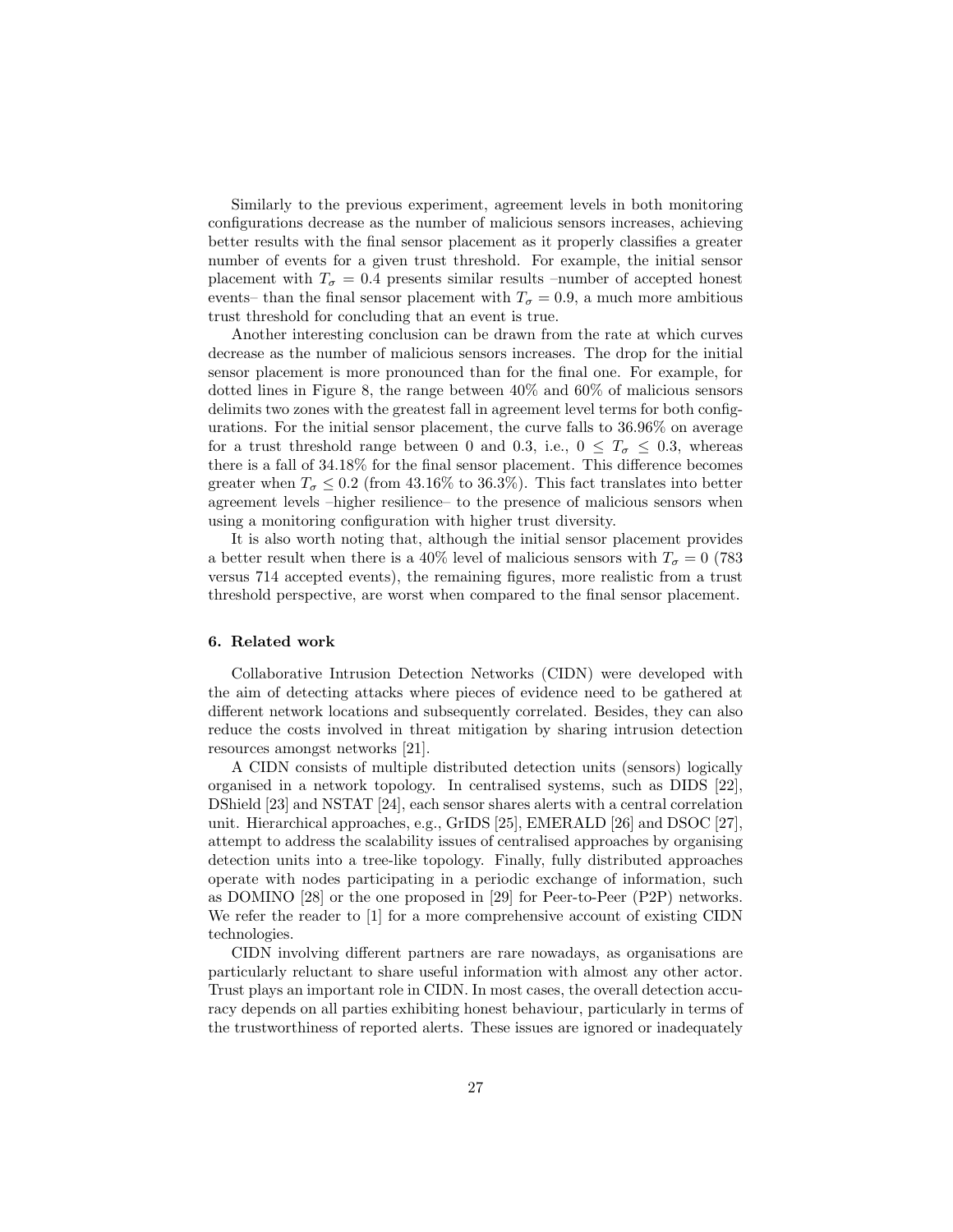addressed in existing CIDNs, in part because most of them were not conceived for collaborative detection by multiple and heterogeneous organisations.

Trust diversity has been already identified as a key concept in the literature related to optimising cooperation between the members of a group. Essentially, all works in this area are related to socio-economic disciplines and mainly focus on dealing with human subjects that act as sources of information. In general, each source is modelled by a number of features, such as age, gender, salary, work position or role within the organisation. For example, in [30, 31], the authors presented two models to measure the impact of diversity when establishing a group of people for the purpose of developing information system projects. Naturally, factors other than diversity are also considered when establishing a work group, like potential conflicts of interests, difficulties in personal relationships, communication between members or expected contributions by each member.

In the context of intrusion detection networks, a number of works (such as the ones presented in [32, 33]) use the concept of diversity in detection capabilities to increase robustness when detecting security threats (e.g., by using different detection techniques and configurations to monitor the same set of requirements). Nevertheless, as far as we know none of them applies diversity to trust with the aim of increasing the quality and resilience of collaborative attack detection.

To the best of our knowledge, our proposal is the first to suggest using trust diversity within a computational environment and, particularly, amongst monitoring sensors by using their reputation as input to compute it. Trust and reputation are two main concepts in this work used to assess and improve the quality of information sources –sensors– in a sharing environment. In other areas, such as heterogeneous systems, trust and reputation management is a widely studied issue [34, 39], although none of these works focus on assessing information sources related to detection capabilities.

In this context,  $[3, 40]$  are amongst the first initiatives that evaluate malicious attitudes of IDSs. In [3], a trust-based framework to avoid sharing bogus alerts within collaborative intrusion detection networks was presented. However, this proposal is restricted to the management of Host-based IDSs (HIDS). Network-based IDSs (NIDS) were excluded from this framework, thus ignoring the detection of critical attacks that can only be observed by inspecting network packets (e.g., very common probe attacks like IPsweep, launched in the first stages of a multi-step attack to discover available services in the target network). Furthermore, this approach does not consider the reoutational differences amongst HIDSs. On the other hand, the work presented in [40] proposed a complete trust and reputation system for HIDSs and NIDSs, including their management in intra- and inter-domain environments. However, no distinction is made amongst different sensors, e.g., using their reputation, to maximise information gain through the trust diversity of the domain where they are deployed.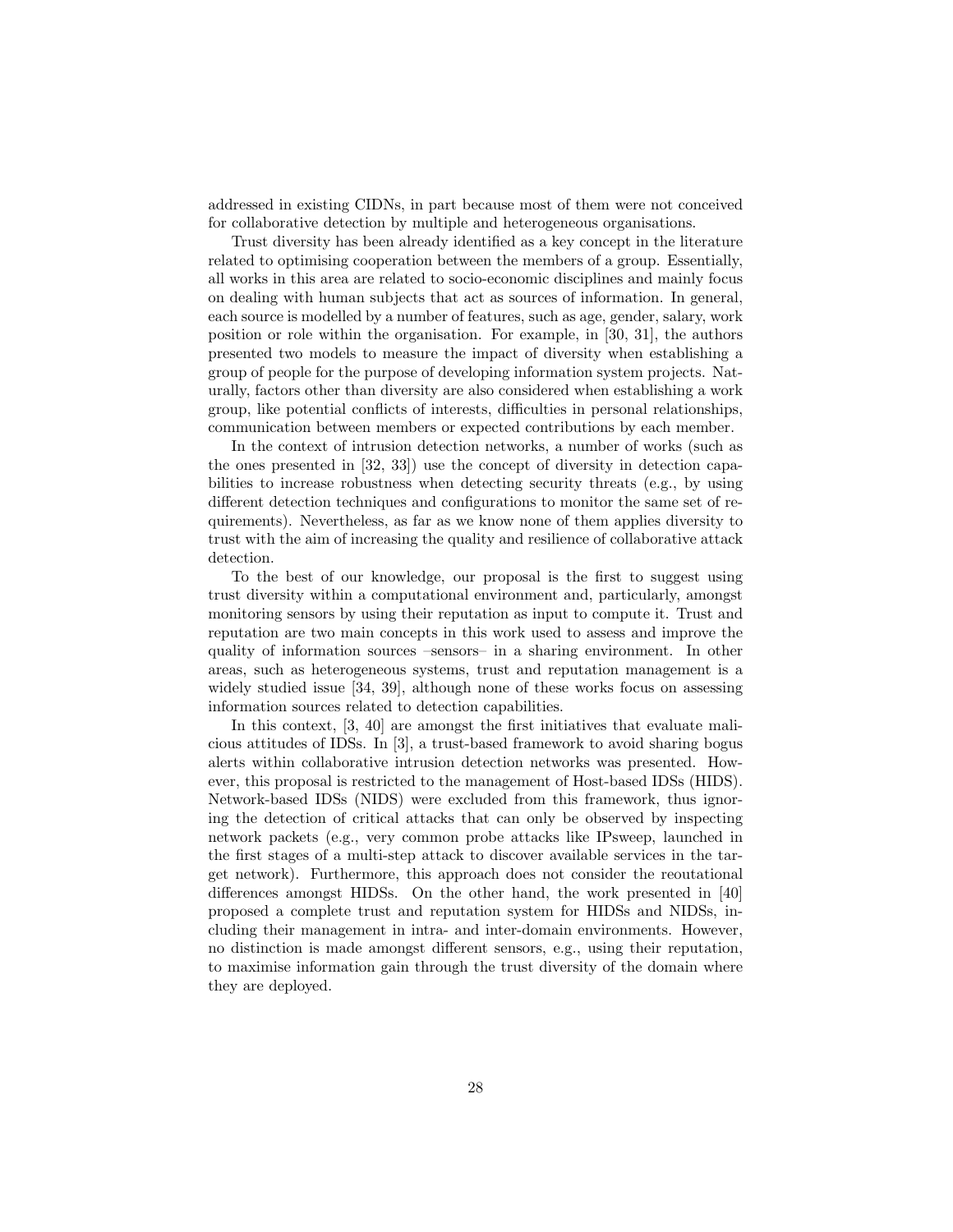#### 7. Conclusion and future work

Distributed and collaborative attack detection environments present many challenges. Dealing with the potentially massive numbers of events generated by sensors distributed over network locations is difficult. The situation is further complicated by the fact that reports may come from different organisations that choose to share information but that do not fully trust each other. In this work we have presented a novel approach to increase the quality of the assessments made about such alerts, providing, at the same time, the basis for decision-making processes resilient to malicious reporting, either by dishonesty or compromise.

We have introduced the notion of trust diversity and argued that it helps in deriving optimal monitoring configurations. In particular, we have proposed a way of quantifying such a measure in order to use it as an evaluation function when choosing amongst configurations. The trust assessment system proposed in this work allows us to determine if an alert should be believed or not. In turn, this can be leveraged to re-assess our perception of sensors' honesty (through reputation) so as to make better decisions in the future and/or choose better monitoring configurations. We have reported our experiences through simulation, showing that this scheme can play an important role in improving the quality of collaborative attack detection.

Our work can be extended in a number of ways. Reputation is but a proxy for trust in behaviour; the way we use it here might be enhanced by incorporating other factors when assessing each sensor's reputation (e.g., known failures or some particularities of its operation environment). Furthermore, we have not elaborated on how trust assessments about events can be combined to, for example, perform alert correlation or match them against an attack graph. We have intentionally avoided discussion of potential restrictions on what sorts of reconfiguration are possible. For example, not all domains might accept a given sensor. We believe that such restrictions can be easily modelled and incorporated into the optimisation process.

We also plan to test our proposal in a real-world scenario. This will allow us to doscover further complexities and issues arising from our model. Similarly, the integration of our reputation model and reconfiguration procedures into a real CIDN will prove valuable. In principle, such integration should not incur substantial costs, but first-hand experience will be essential to refine and/or re-design some system components.

# Acknowledgments

This work has been partially funded with support from the Spanish MICINN (project RECLAMO, *Virtual and Collaborative Honeynets based on Trust Management and Autonomous Systems applied to Intrusion Management*, with code TIN2011-28287-C02-02) and the European Commission (FEDER/ERDF). Thanks also to the Funding Program for Research Groups of Excellence granted by the Séneca Foundation with code  $04552/\text{GERM}/06$ .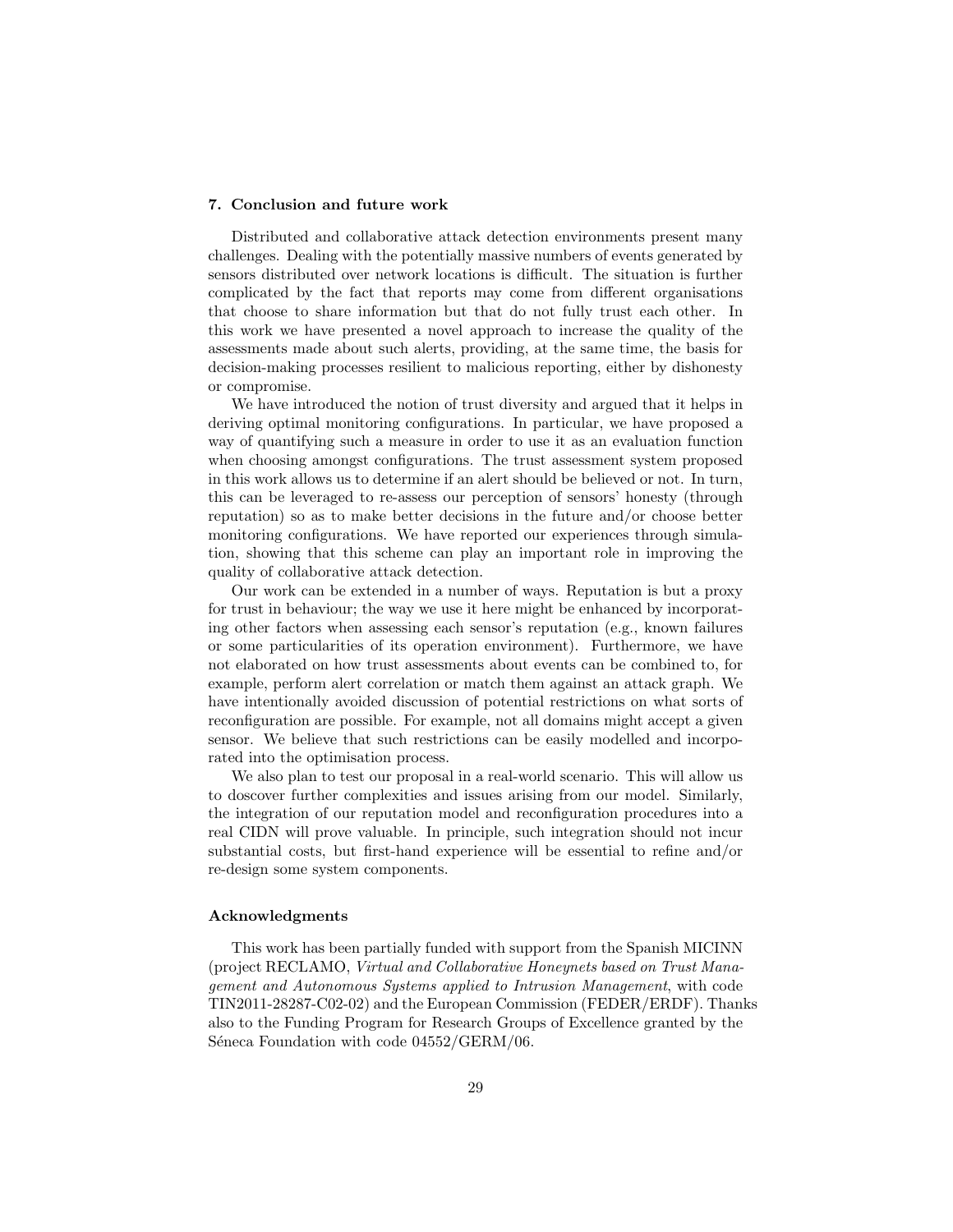## References

- [1] C.V. Zhou, C. Leckie, and S. Karunasekera, "A survey of coordinated attacks and collaborative intrusion detection," Computers & Security, vol. 29, no. 1, pp. 124–140, February 2010, doi:10.1016/j.cose.2009.06.008.
- [2] S. Salah, G. Maciá-Fernndez, and J.E. Díaz-Verdejo, "A model-based survey of alert correlation techniques," Computer Networks, In Press, January 2013, doi:10.1016/j.comnet.2012.10.022.
- [3] C. Fung, J. Zhang, I. Aib, and R. Boutaba, "Trust management and admission control for host-based collaborative intrusion detection," Journal of Network and Systems Management, vol. 19, no. 2, pp. 257–277, June 2011, doi:10.1007/s10922-010-9176-7.
- [4] M. Gil Pérez, F. Gómez Mármol, G. Martínez Pérez, and A.F. Gómez Skarmeta, "Mobility in collaborative alert systems: Building trust through reputation," NETWORKING 2011 Workshops, Workshop on Wireless Cooperative Network Security, vol. 6827 of Lecture Notes in Computer Science, pp. 251–262, May 2011, doi:10.1007/978-3-642-23041-7 24.
- [5] J. Sabater and C. Sierra, "Review on computational trust and reputation models," Artificial Intelligence Review, vol. 24, no. 1, pp. 33–60, September 2005, doi:10.1007/s10462-004-0041-5.
- [6] T. Dohi and T. Uemura, "An adaptive mode control algorithm of a scalable intrusion tolerant architecture," Journal of Computer and System Sciences, vol. 78, no. 6, pp. 1751–1774, November 2012, doi:10.1016/j.jcss.2011.10.022.
- [7] P. Mukherjee and S. Sen, "Comparing reputation schemes for detecting malicious nodes in sensor networks," The Computer Journal, vol. 54, no. 3, pp. 482–489, March 2011, doi:10.1093/comjnl/bxq035.
- [8] S.X. Wu and W. Banzhaf, "The use of computational intelligence in intrusion detection systems: A review," Applied Soft Computing, vol. 10, no. 1, pp. 1–35, January 2010, doi:10.1016/j.asoc.2009.06.019.
- [9] Sourcefire, Inc., "Snort: An open source network intrusion prevention and detection system," http://www.snort.org.
- [10] G.P. Spathoulas and S.K. Katsikas, "Reducing false positives in intrusion detection systems," Computers & Security, vol. 29, no. 1, pp. 35–44, February 2010, doi:10.1016/j.cose.2009.07.008.
- [11] J.-T. Oh, S.-K. Park, J.-S. Jang, and Y.-H. Jeon, "Detection of DDoS and IDS evasion attacks in a high-speed networks environment," International Journal of Computer Science and Network Security, vol. 7, no. 6, pp. 124– 131, June 2007.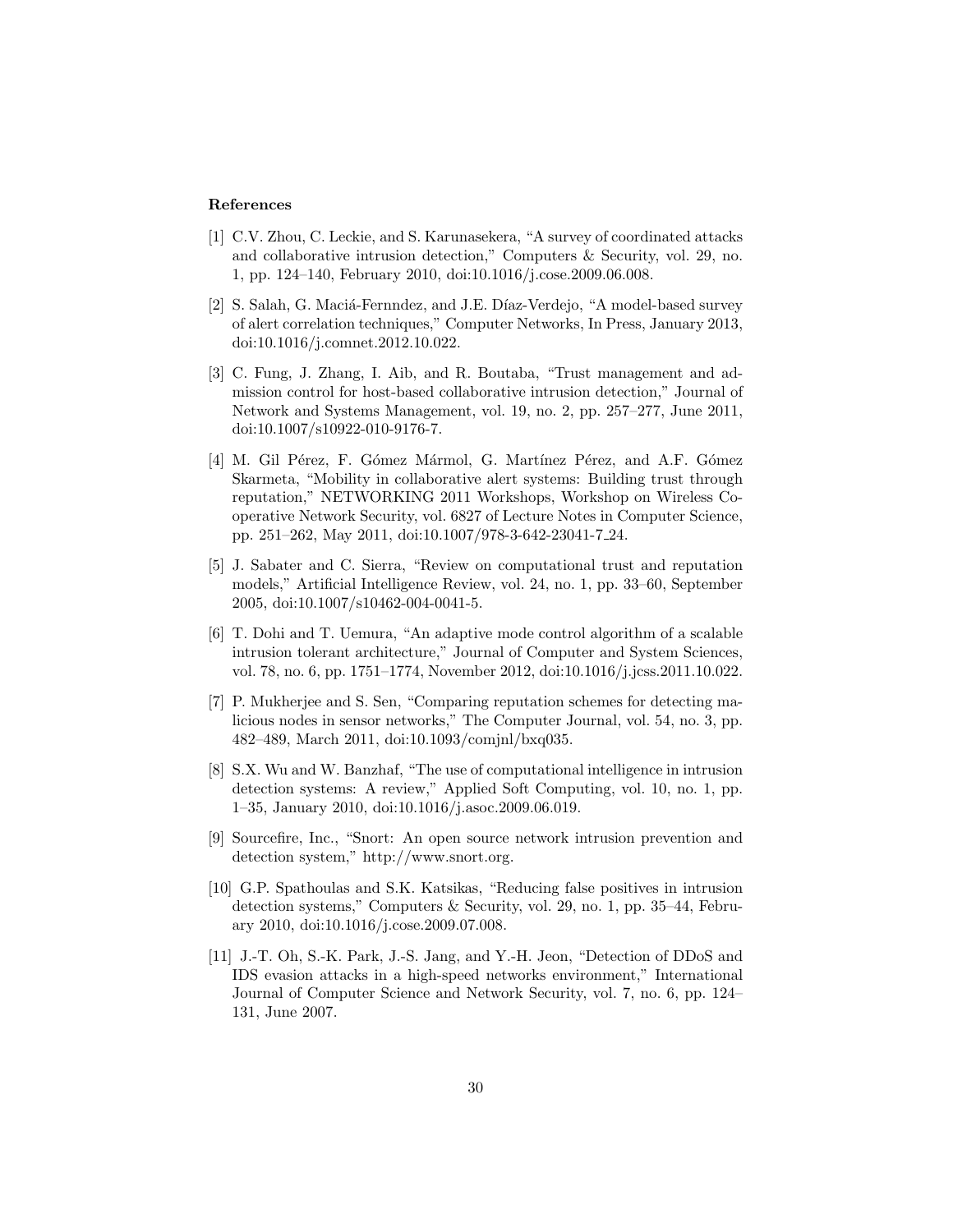- [12] M. Gen, R. Cheng, and L. Lin, "Network models and optimization: Multiobjective genetic algorithm approach," Springer Publishing Company, Incorporated, 2008, doi:10.1007/978-1-84800-181-7.
- [13] J.E. Tapiador and J.A. Clark, "Learning autonomic security reconfiguration policies," Proceedings of the 10th IEEE International Conference on Computer and Information Technology, pp. 902–909, June 2010, doi:10.1109/CIT.2010.168.
- [14] D. De Catanzaro and J.C. Taylor, "The scaling of dispersion and correlation: A comparison of least-squares and absolute-deviation statistics," British Journal of Mathematical and Statistical Psychology, vol. 49, no. 1, pp. 171–188, May 1996, doi:10.1111/j.2044-8317.1996.tb01081.x.
- [15] Y. Sun, Z. Han, and K.J.R. Liu, "Defense of trust management vulnerabilities in distributed networks," IEEE Communications Magazine, vol. 46, no. 2, pp. 112–119, February 2008, doi:10.1109/MCOM.2008.4473092.
- [16] T.D. Huynh, "Trust and reputation in open multi-agent systems," Ph.D. thesis, University of Southampton, Electronics and Computer Science, June 2006.
- [17] J.A. Clark and J.L. Jacob, "Two-stage optimisation in the design of boolean functions," Proceedings of the 5th Australasian Conference on Information Security and Privacy, vol. 1841 of Lecture Notes in Computer Science, pp. 242–254, July 2000, doi:10.1007/10718964 20.
- [18] J.E. Tapiador, J.A. Clark, and J.C. Hernández-Castro, "Non-linear cryptanalysis revisited: Heuristic search for approximations to S-boxes," Proceedings of the 11th IMA International Conference on Cryptography and Coding, vol. 4887 of Lecture Notes in Computer Science, pp. 99–117, December 2007, doi:10.1007/978-3-540-77272-9 7.
- [19] S. Kirkpatrick, C.D. Gelatt Jr., and M.P. Vecchi, "Optimization by simulated annealing," Science, vol. 220, no. 4598, pp. 671–680, May 1983, doi:10.1126/science.220.4598.671.
- [20] J.E. Tapiador, J.C. Hernández Castro, J.A. Clark, and S. Stepney, "Highly entangled multi-qubit states with simple algebraic structure," Journal of Physics A: Mathematical and Theoretical, vol. 42, no. 41, pp. 415301, October 2009, doi:10.1088/1751-8113/42/41/415301.
- [21] T. Gamer, "Collaborative anomaly-based detection of large-scale internet attacks," Computer Networks, vol. 56, no. 1, pp. 169–185, January 2012, doi:10.1016/j.comnet.2011.08.015.
- [22] S.R. Snapp, J. Brentano, G.V. Dias, T.L. Goan, L.T. Heberlein, C.-L. Ho, K.N. Levitt, B. Mukherjee, S.E. Smaha, T. Grance, D.M. Teal, and D. Mansur, "DIDS (Distributed Intrusion Detection System) - Motivation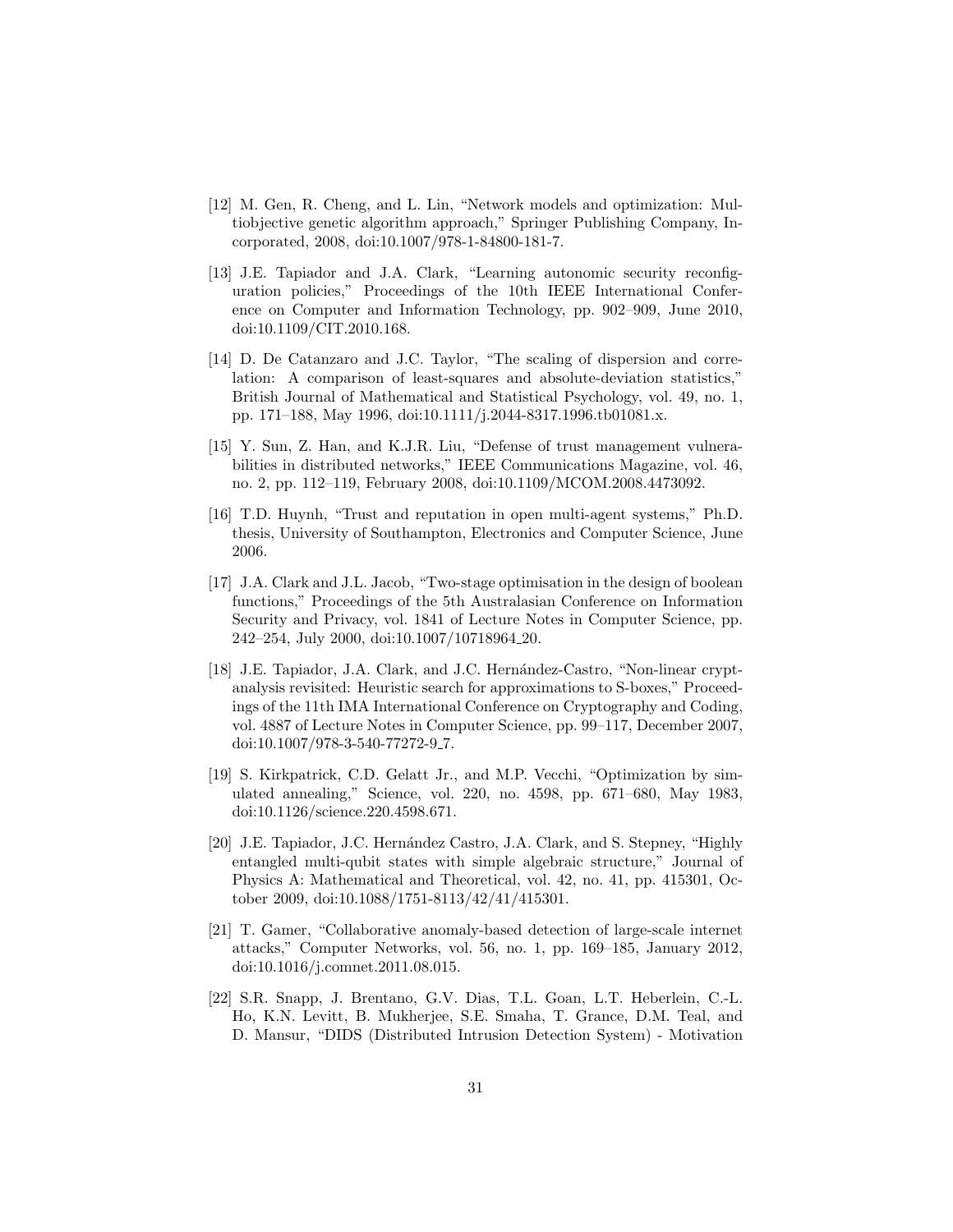architecture, and an early prototype," Proceedings of the 14th National Computer Security Conference, pp. 167–176, October 1991.

- [23] SANS Internet Storm Center, "DShield," http://www.dshield.org.
- [24] R.A. Kemmerer, "NSTAT: A model-based real-time network intrusion detection system," Technical Report 1997-18, University of California, Santa Barbara, November 1998.
- [25] S. Staniford-Chen, S. Cheung, R. Crawford, M. Dilger, J. Frank, J. Hoagland, K. Levitt, C. Wee, R. Yip, and D. Zerkle, "GrIDS-A graph-based intrusion detection system for large networks," Proceedings of the 19th National Information Systems Security Conference, pp. 361–370, October 1996.
- [26] P.A. Porras and P.G. Neumann, "EMERALD: Event monitoring enabling responses to anomalous live disturbances," Proceedings of the 20th National Information Systems Security Conference, pp. 353–365, October 1997.
- [27] A.K. Ganame, J. Bourgeois, R. Bidou, and F. Spies, "A global security architecture for intrusion detection on computer networks," Computers & Security, vol. 27, no. 1-2, pp. 30–47, March 2008, doi:10.1016/j.cose.2008.03.004.
- [28] V. Yegneswaran, P. Barford, and S. Jha, "Global intrusion detection in the DOMINO overlay system," Proceedings of Network and Distributed Security Symposium, February 2004.
- [29] M.E. Locasto, J.J. Parekh, A.D. Keromytis, and S.J. Stolfo, "Towards collaborative security and P2P intrusion detection," Proceedings of the 6th Annual IEEE SMC on Information Assurance Workshop, pp. 333–339, June 2005, doi:10.1109/IAW.2005.1495971.
- [30] G. Garrison, R.L. Wakefield, X. Xu, and S.H. Kim, "Globally distributed teams: The effect of diversity on trust, cohesion and individual performance," ACM SIGMIS Database, vol. 41, no. 3, pp. 27–48, August 2010, doi:10.1145/1851175.1851178.
- [31] T.-P. Liang, J.C.-H. Wu, J.J. Jiang, and G. Klein, "The impact of value diversity on information system development projects," International Journal of Project Management, vol. 30, no. 6, pp. 731–739, August 2012, doi:10.1016/j.ijproman.2011.11.006.
- [32] E. Totel, F. Majorczyk, and L. Mé, "COTS diversity based intrusion detection and application to web servers," Recent Advances in Intrusion Detection, vol. 3858 of Lecture Notes in Computer Science, pp. 43–62, September 2005, doi:10.1007/11663812 3.
- [33] K. Bartos and M. Rehak, "Trust-based solution for robust self-configuration of distributed intrusion detection systems," Proceedings of the 20th European Conference on Artificial Intelligence, pp. 121–126, August 2012, doi:10.3233/978-1-61499-098-7-121.